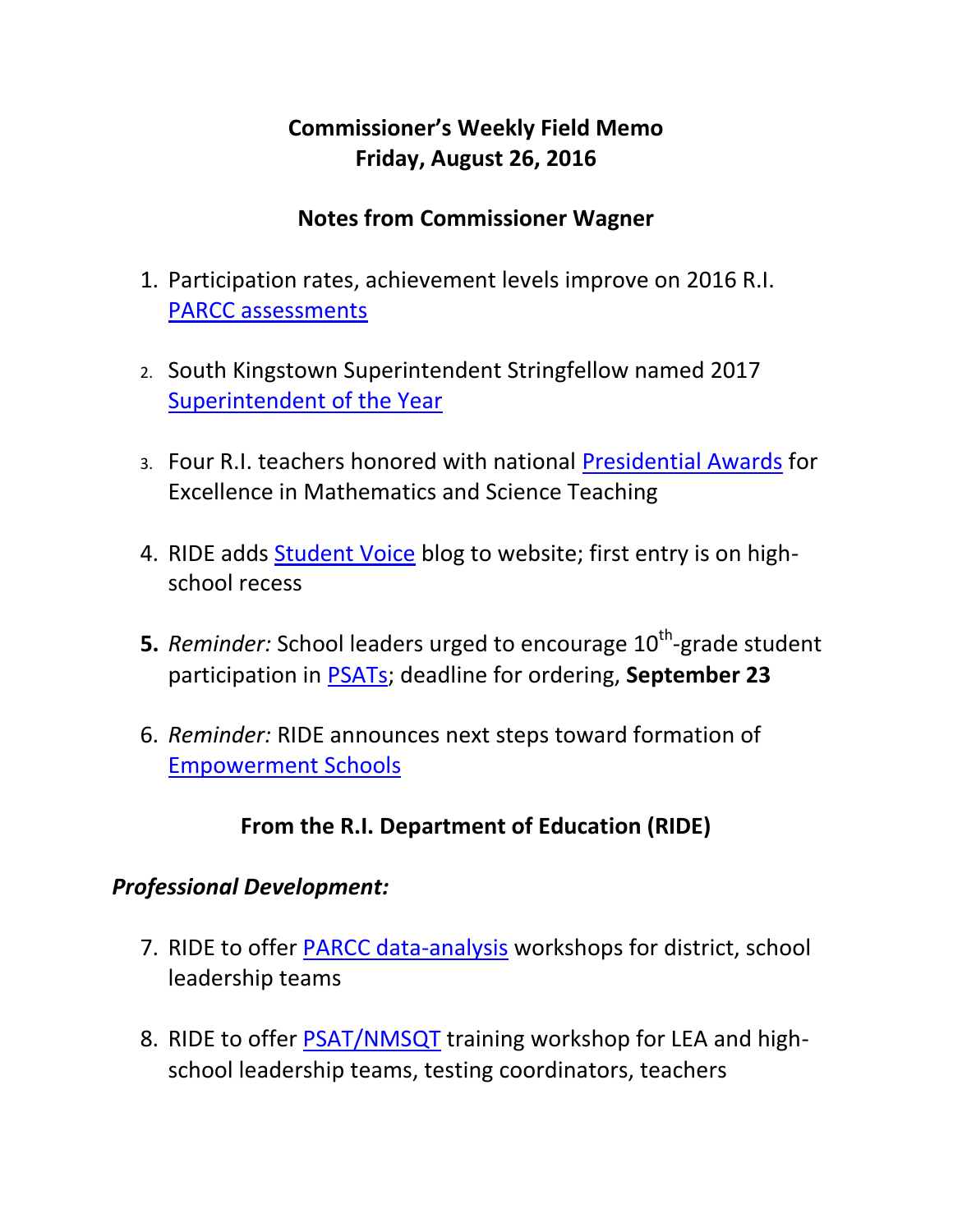#### *Innovation:*

- **9.** EduvateRI partnership announces September events, including [Start-up Weekend](#page-13-0) **September 23 – 25**
- 10. Register today for the  $5<sup>th</sup>$  annual Innovation Powered by [Technology Conference](#page-14-0)

### *Instruction:*

11. *Reminder:* RIDE to hold conference **September 20** on effective instructional practices for [kindergarten](#page-15-0)

### *School Construction:*

*12.* Statewide [facilities-assessment data](#page-16-0) ready for review; feedback due **September 16 –** *Action Item*

### *Educators:*

**13.** Educators with [certificates expiring](#page-17-0) Wednesday (August 31) should submit paperwork by close of business **Wednesday** 

### <span id="page-1-0"></span>*Public Hearings:*

- 14. *Reminder:* RIDE accepting comment through **September 15**  on [Secondary School Regulations;](#page-17-1) 3 hearings on calendar
- **15.** *Reminder:* Council seeks public comment on proposed regulations on [educator certification;](#page-17-0) hearing scheduled for **September 22**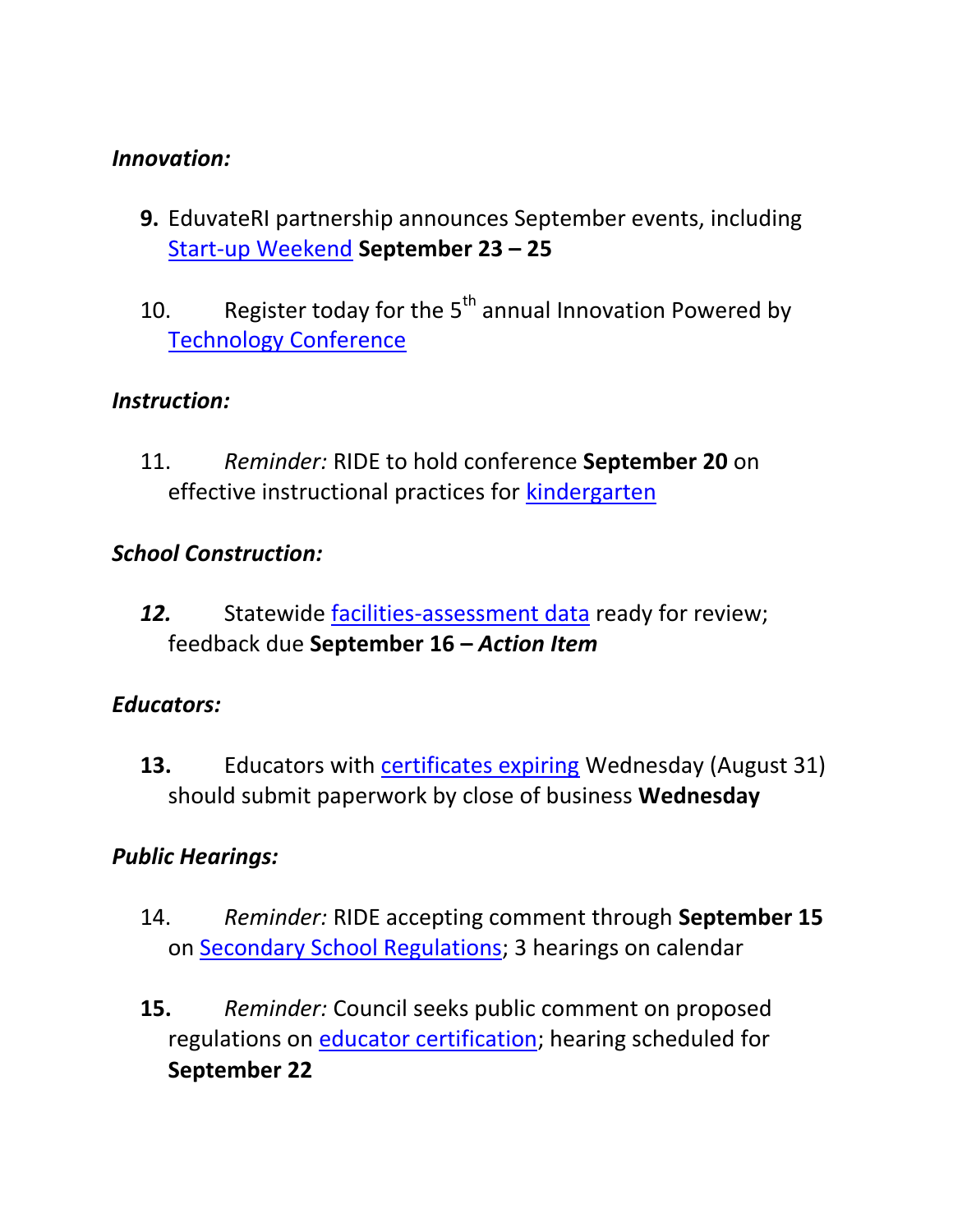#### *Data Collections:*

- 16. *Reminder:* [Enrollment](#page-20-0) Census is now open
- 17. *Reminder:* LEAs asked to keep [School Profile](#page-20-0) data up to date
- 18. *Reminder:* [PARCC results](#page-20-0) are now available in the Instructional Support System
- 19. *Reminder:* [Enrollment Census](#page-20-0) updated to account for students attending state-funded pre-kindergarten
- 20. *Reminder:* Several [data collections open,](#page-20-0) due next month

### **From the U.S. Department of Education**

- 21. Educational materials available for [Constitution/Citizenship](#page-22-0)  [Day](#page-22-0)
- **22.** Federal [park passes](#page-23-0) available to 4<sup>th</sup> graders on **September 1**
- 23. USED provides resources for students on college selection, [FAFSA](#page-23-1) aid forms

### **From other organizations**

- 24. Center for Leadership and Educational Equity seeking members for [critical-feedback group](#page-23-2)
- 25. Report published on [blended, personalized learning](#page-24-0)
- 26. Education Next issues report on [public opinion](#page-24-1) regarding education issues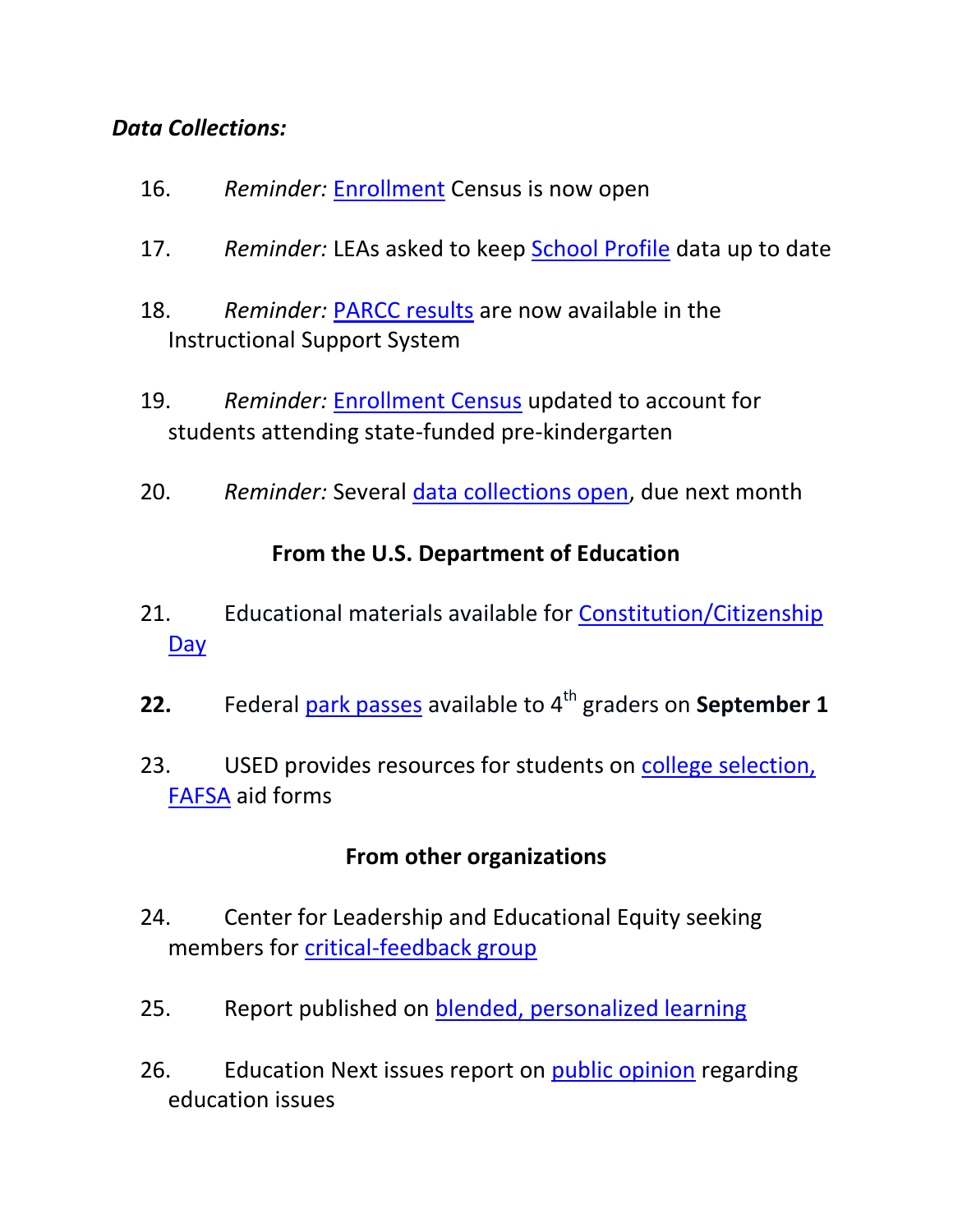### **Action Item Calendar**

September 9 – [School Building Authority](http://ride.ri.gov/Portals/0/Uploads/Documents/FieldMemos/072916-FM.pdf) applications September 16 - [RITEAF](http://www.ride.ri.gov/Portals/0/Uploads/Documents/FieldMemos/081216-FM.pdf) forms due September 16 – Facilities-assessment feedback due (see [below\)](#page-16-0) September 23 – *New* deadline for [PSAT](http://www.ride.ri.gov/Portals/0/Uploads/Documents/FieldMemos/081216-FM.pdf) test orders September 30 – [Personnel](http://ride.ri.gov/Portals/0/Uploads/Documents/FieldMemos/080516-FM.pdf) data due September 30 – FY 16 [UCOA](http://www.ride.ri.gov/Portals/0/Uploads/Documents/FieldMemos/081916-FM.pdf) files due

### **Notes from Commissioner Wagner**

### <span id="page-3-0"></span>**1. Participation rates, achievement levels improve on 2016 R.I. PARCC assessments**

We released the 2016 PARCC (Partnership for Assessment of Readiness for College and Careers) results yesterday, marking the second year of administration of PARCC assessments in English language arts/literacy and mathematics, in grades 3 through 10.

We wish to thank superintendents, principals, teachers, and schoolcommittee members for having the conversations with students and families that helped anchor this testing cycle in what matters most – continuous improvements in teaching and learning.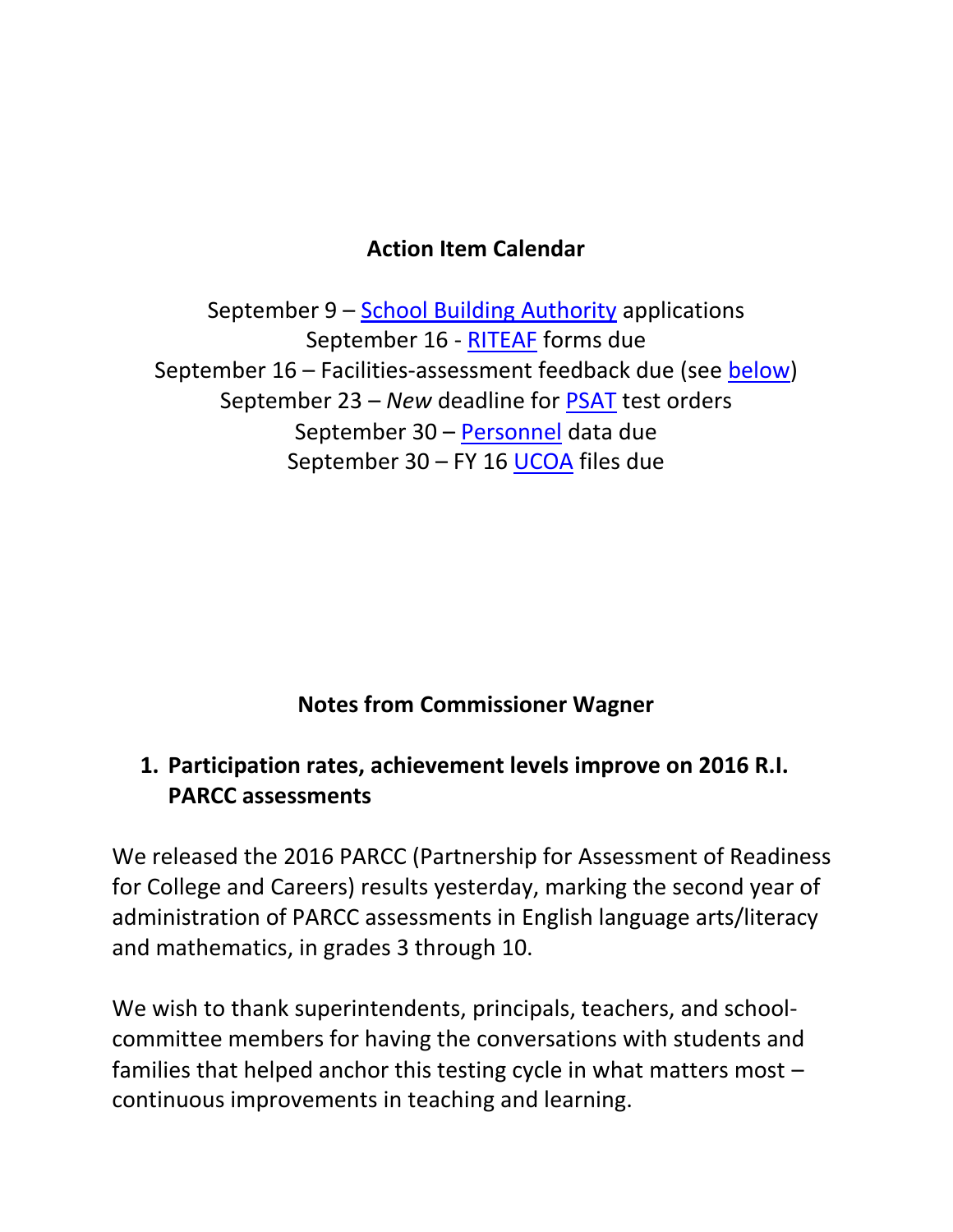Overall, the results were positive: participation rates were higher than in 2015, and achievement levels improved. Nevertheless, we recognized that the percentage of students meeting all expectations for their grade level remains too low and the achievement gaps that separate student groups are too wide. We have a lot of work to do, and we need to continue our focus on great teaching and learning. Here are some [highlights](http://www.ride.ri.gov/InstructionAssessment/Assessment/AssessmentResults.aspx) from our [news release:](http://www.ride.ri.gov/InsideRIDE/AdditionalInformation/News/ViewArticle/tabid/408/ArticleId/347/R-I-PARCC-achievement-levels-rise-participation-rate-increases.aspx)

Rhode Island students' scores improved and participation rates rose on the 2016 PARCC (Partnership for Assessment of Readiness for College and Careers) assessments, according to results that the R.I. Department of Education (RIDE) released today (August 25).

As a result of statewide conversations in all communities, the statewide participation in both English Language Arts/Literacy and mathematics reached 96 percent (up from 90 percent in mathematics and up from 88 percent in English). The U.S. Department of Education sets the participation-rate target at 95 percent. Participation rates improved at all grade levels.

In mathematics, statewide achievement improved by 5 percentage points since 2015, with 29.9 percent of all students meeting or exceeding the learning expectations for their grade level. Students improved on every mathematics assessment (grades 3 through 8, algebra I, and geometry).

With student scores and participation rates on the rise, the assessment results show we are on the right path. Test results are only one measure of student achievement, but if we stay focused and continue working together, hold high standards and expectations for all students, provide challenging coursework opportunities in every school,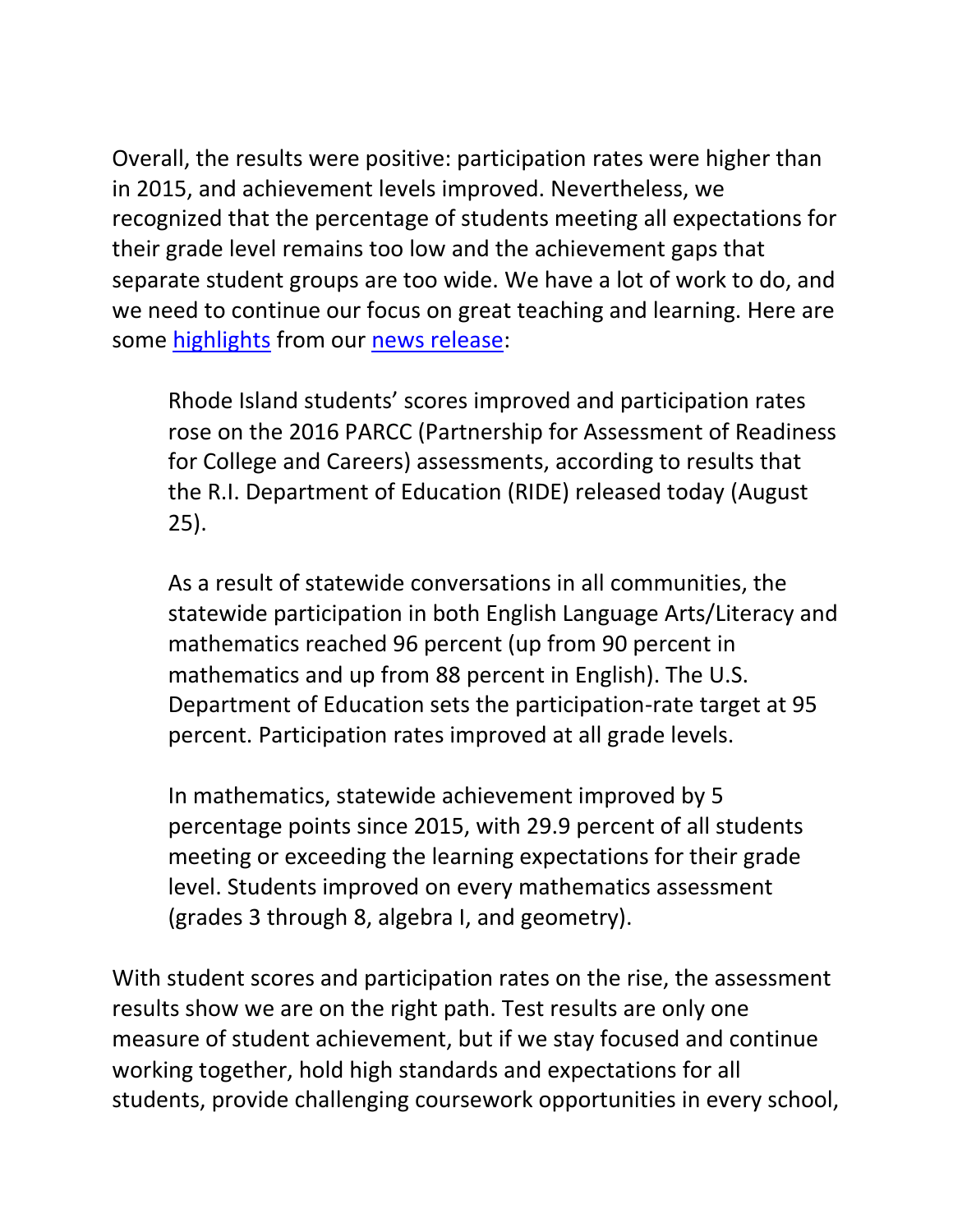and re-imagine schooling for the  $21<sup>st</sup>$  century, we'll meet our goal of preparing all graduates for success in postsecondary education and in challenging careers.

## <span id="page-5-1"></span><span id="page-5-0"></span>**2. Four R.I. teachers honored with national Presidential Awards for Excellence in Mathematics and Science Teaching**

We received word from the White House this week at the Rhode Island winners of the national Presidential Awards for Excellence in Mathematics and Science Teaching (PAEMST) are:

2014 Mathematics: Barbara Pellegrino, from the Harold F Scott Elementary School, Warwick 2014 Science: Debra Turchetti-Ramm, from the Sarah Dyer Barnes Elementary School, Johnston 2015 Mathematics: Kristen Jahnz, from Cumberland High School 2015 Science: Anthony Borgueta, from Barrington Middle School

These awards recognize these four teachers as outstanding educators who exemplify the highest standards of mathematics and science teaching. They serve as models for their colleagues, inspiration to their communities, and leaders in the improvement of mathematics and science education.

Congratulations to Barbara, Debra, Kristen, and Anthony! We are honored to have you represent the state of Rhode Island in this national competition.

The Presidential Award for Excellence in Mathematics and Science Teaching (PAEMST) is the highest recognition that a kindergarten through 12th-grade mathematics or science teacher may receive for outstanding teaching in the United States. Enacted by Congress in 1983, this program authorizes the President to bestow up to 108 awards each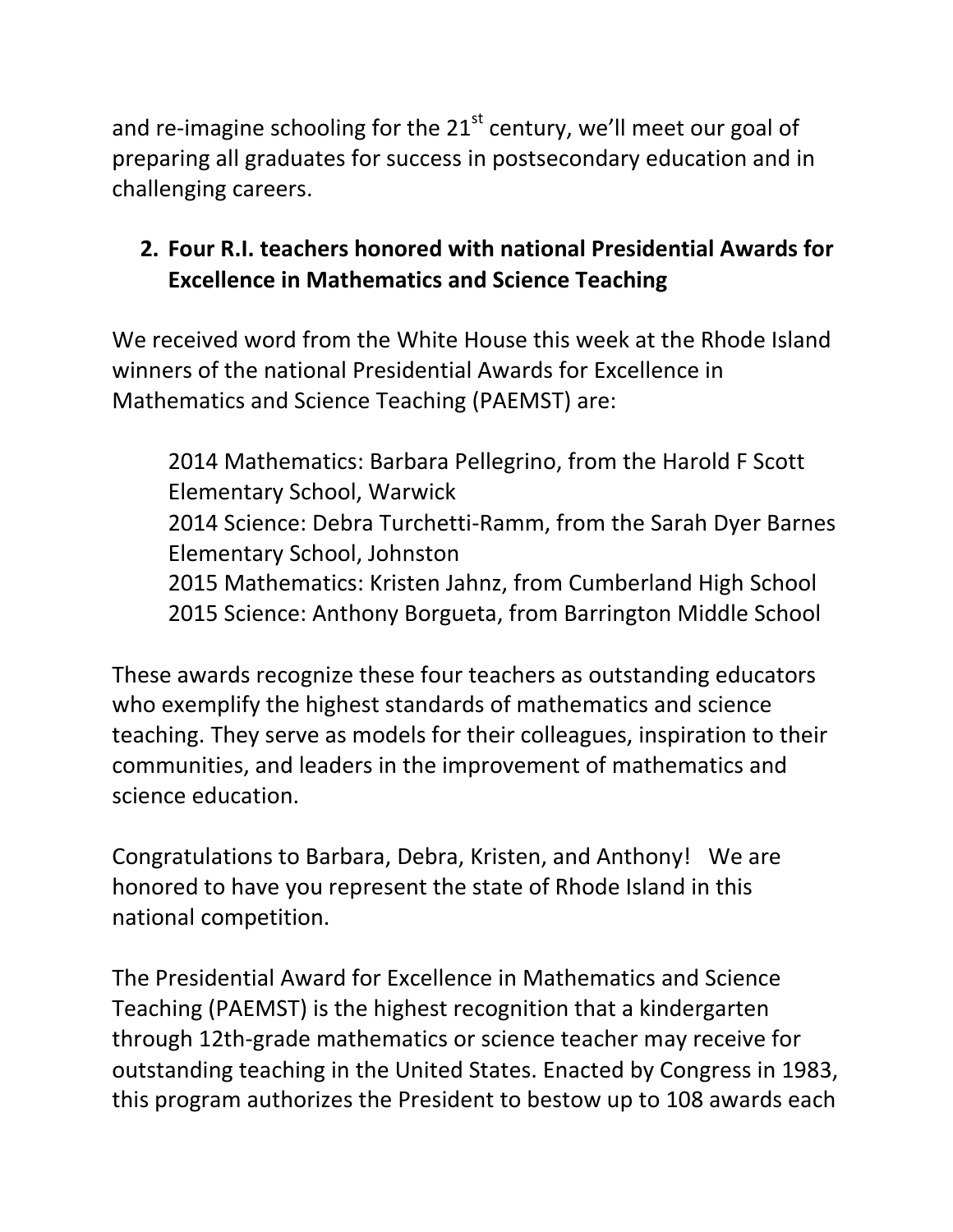year. The National Science Foundation administers PAEMST on behalf of the White House Office of Science and Technology Policy. Awards are given to mathematics and science teachers from each of the 50 states and 4 U.S. jurisdictions. The teachers are recognized for their contributions to teaching and learning and their ability to help students make progress in mathematics and science.

For more information, please go to the White House web page, at <https://goo.gl/tDrLoL>

### **3. South Kingstown Superintendent Stringfellow named 2017 Superintendent of the Year**

Congratulations to Kristen Stringfellow, Superintendent of Schools in South Kingstown, whose colleagues in the Rhode Island School Superintendents' Association has honored her as the 2017 Rhode Island Superintendent of the Year. In announcing the award, the association (RISSA) wrote:

Dr. Stringfellow has served as the Superintendent in South Kingstown since 2009. She previously served as Assistant Superintendent of the Scituate School District. Prior to that she served as the Assistant Superintendent, ESL Director, Director of Gifted & Talented, Title I Director, and Principal of the Alternative High School in East Providence. She was a principal in Scituate and a teacher in Providence, Cranston, and East Providence.

Kristen is the recipient of numerous awards including: the 2012 Washington County Coalition of Children Award, the 2013 U.S. Army Reserve Patriot Award, 2015 Honorary Member of the University of Rhode Island Kappa Delta Pi Education Honor Society, and the 2016 Norma Garnett Advocacy Award from the Rhode Island Foreign Language Association. She previously served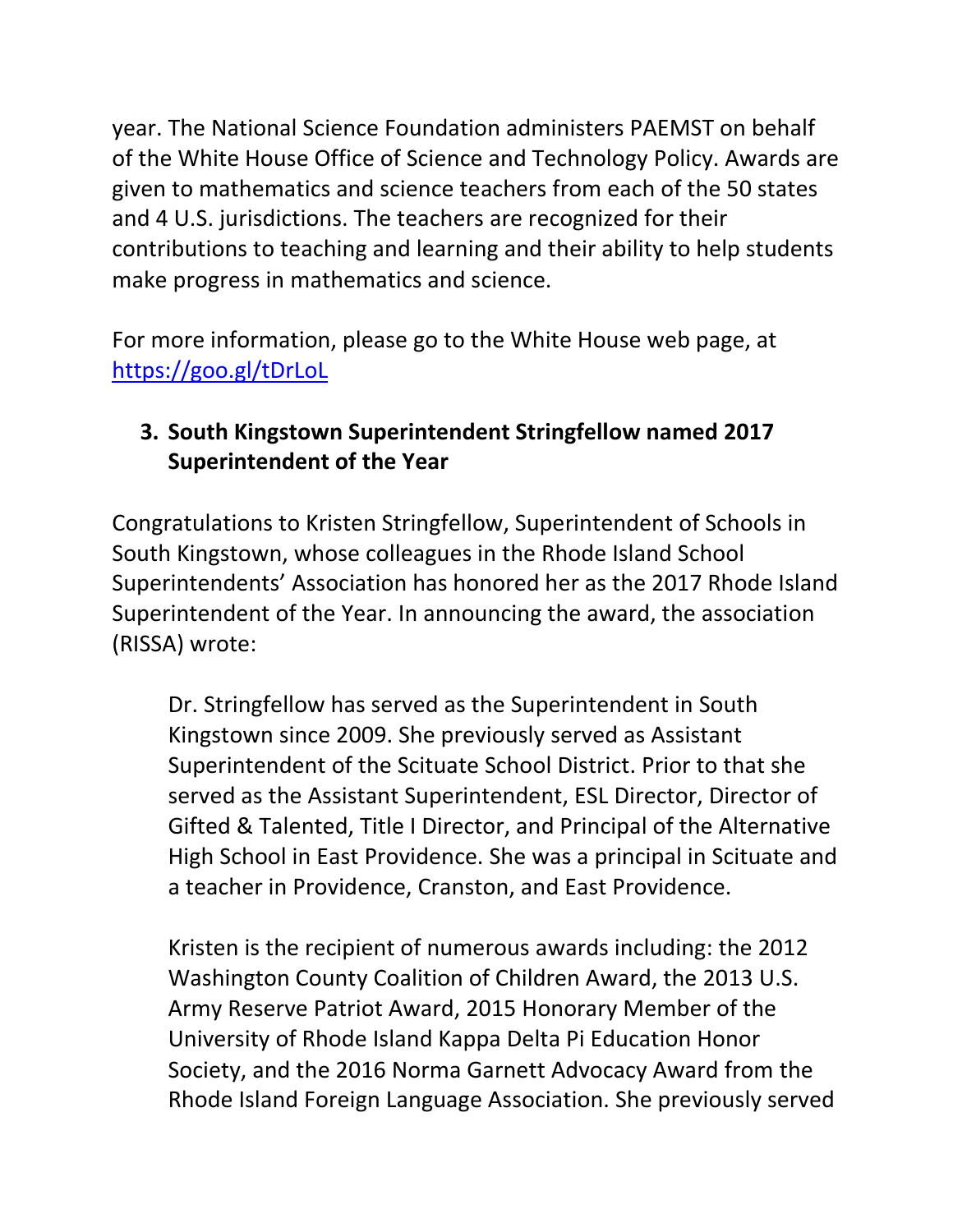as an adjunct faculty member at Johnson & Wales University, teaching communications in the M.B.A. program, and she currently serves as an adjunct professor at Providence College, where she teaches school finance in the M.Ed. Administration program.

Under her leadership, the South Kingstown district has taken on numerous initiatives. They implemented a one-to-one laptopcomputer program at South Kingstown High School and infused technology in grades 5 through 8 so that every child is matched with a device, pioneered a dual-language Spanishimmersion program in grades K and 1, and brought the Columbia University Reading and Writing Project to the district. Through her leadership, her district team has instituted curriculum reform and technology initiatives, created an alternative high school creditrecovery program and Saturday school, boosted student performance, and narrowed the achievement gap. She has also worked closely and effectively with her school committee to bring about numerous high-leverage policy improvements. She recently presented at the 2015 National School Board Convention in Nashville, with her school committee, on the topic of school finance.

Kristen has been an active member of RISSA, serving as Secretary, Executive Committee member, Special Awards Committee member, and numerous special committees since 2009. She currently serves as the Vice-President of RISSA.

## **4. RIDE adds Student Voice blog to website; first entry is on highschool recess**

We introduce a new feature to our website today, a section called "The Student Voice." We hope to use this section of the website to provide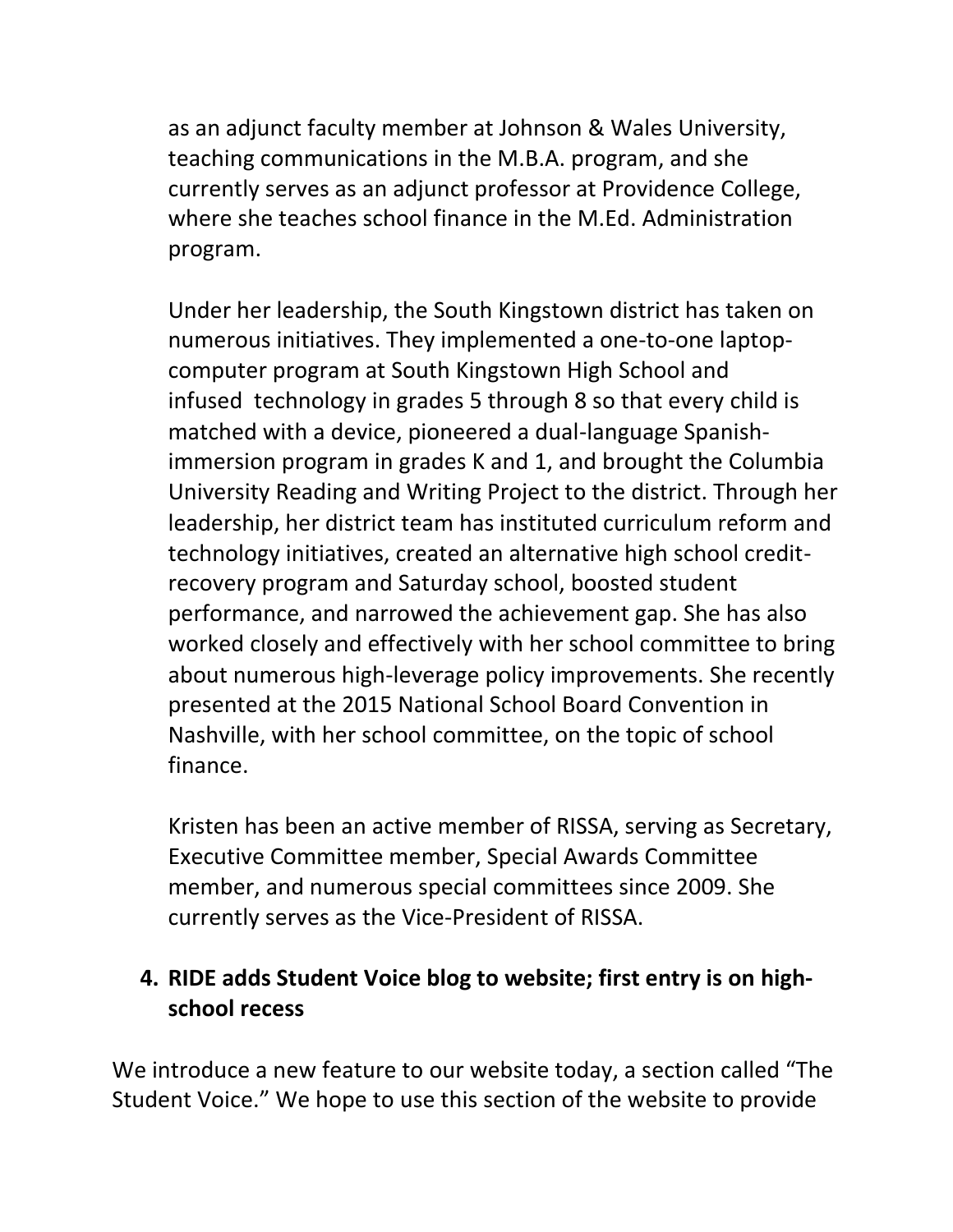students with the opportunity to share their views on issues concerning education. We debut the [Student Voice](http://www.ride.ri.gov/StudentsFamilies/AdditionalResources/StudentVoice.aspx) with a blog entry by Derek Degnan, of Lincoln High School, on the advantages of scheduling recess for high-school students.

## **5.** *Reminder:* **School leaders urged to encourage 10th -grade student participation in PSATs; deadline for ordering, September 23**

As you prepare your grade-10 students to take advantage of the opportunity to take the PSAT test for free in October, please note that College Board has reported to us that *"*students in the class of 2015 who took the PSAT/NMSQT before taking the SAT *had a higher combined score of 134 points*, on average, than students who did not take the PSAT/NMSQT."

Please see this message from the College Board:

On October 19, districts across Rhode Island can administer the PSAT/NMSQT<sup>®</sup> to their 10<sup>th</sup>-grade students during the school day, at no cost. Like the SAT®, which will be administered to all Rhode Island  $11^{th}$ -graders in the spring of 2017, the PSAT/NMSQT focuses on what students are already learning in classrooms across the state and measures the skills and knowledge that current research shows are essential for success in college and career.

Taking the PSAT/NMSQT provides students with a great opportunity to practice for and preview the SAT. The test also provides more information than ever before about students' academic strength and areas to target for improvement. Educators can use the results to inform their instructional planning and accelerate students who are either ahead or behind.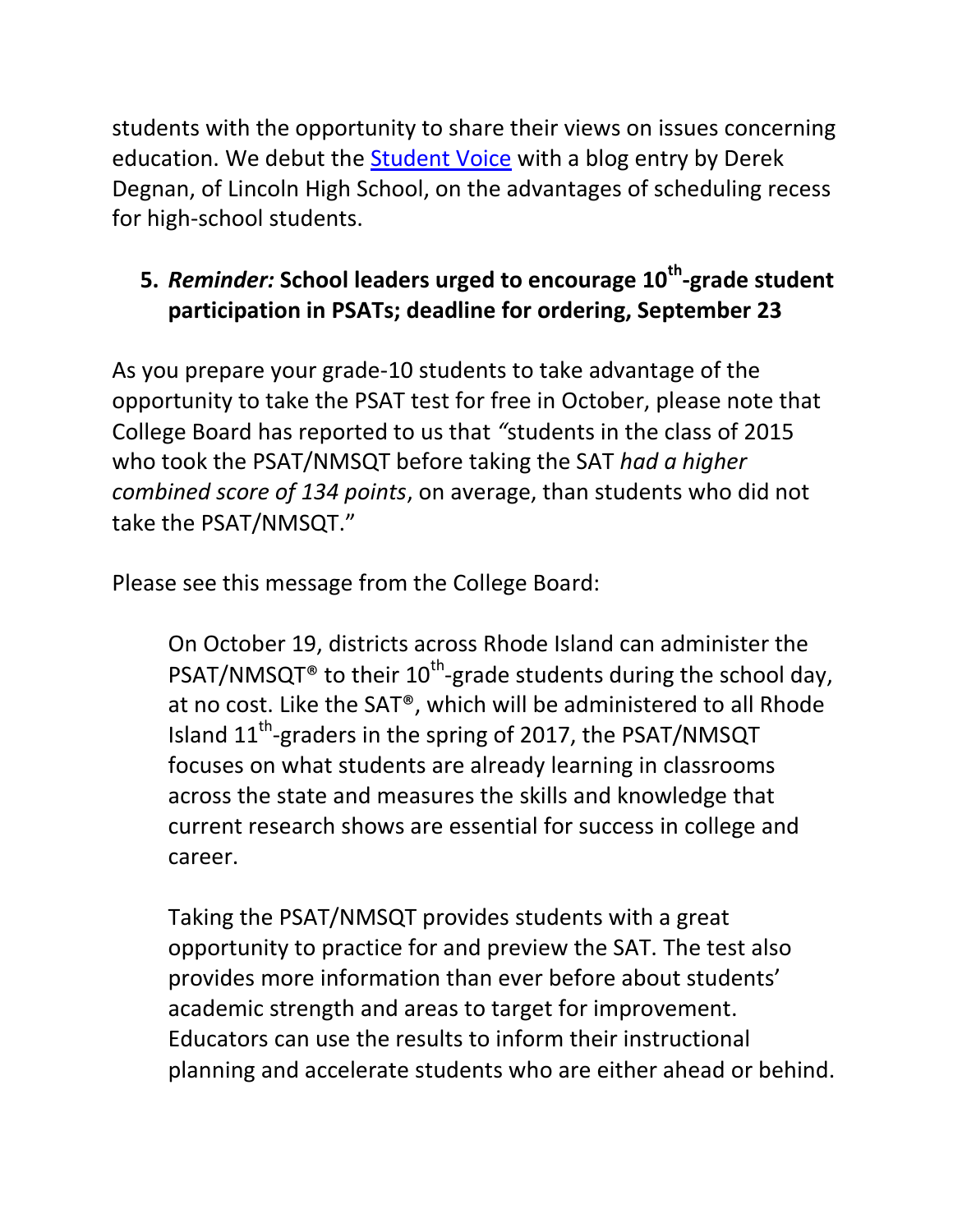Through the College Board partnership with Khan Academy®, students preparing for the PSAT/NMSQT or SAT can take advantage of free, interactive practice tools at [satpractice.org.](https://www.khanacademy.org/sat) By setting up and linking their College Board and Khan Academy accounts, students receive personalized practice recommendations based on their own test results.

Taking the PSAT/NMSQT also links students to other benefits, including access to advanced coursework and millions of dollars in scholarships.

Schools and districts should place PSAT/NMSQT orders on the College Board's ordering website: [collegeboard.org/school.](http://www.collegeboard.com/school/) The easy-to-use tool walks users through a streamlined ordering process and provides up-to-date statuses for all orders on a single dashboard.

Please [submit your orders](http://www.collegeboard.com/school/) for PSAT test booklets by **September 23**.

If you have any questions about the PSAT or SAT administration, please send them to Dr. Kevon Tucker-Seeley [\(kevon.tucker](mailto:kevon.tucker-seeley@ride.ri.gov)[seeley@ride.ri.gov\)](mailto:kevon.tucker-seeley@ride.ri.gov).

### <span id="page-9-0"></span>6. *Reminder:* **RIDE announces next steps toward formation of Empowerment Schools**

The 2016 General Assembly enacted the [School and Family](http://www.ride.ri.gov/Portals/0/Uploads/Documents/Inside-RIDE/Empowerment/Article_11-EmpowermentActText.pdf)  [Empowerment](http://www.ride.ri.gov/Portals/0/Uploads/Documents/Inside-RIDE/Empowerment/Article_11-EmpowermentActText.pdf) Act, rooted in the belief that if we are going to help all of our children reach their full potential, it will be because we empower the educators closest to students. The Empowerment Act provides educators and community leaders the voluntary opportunity to reimagine and implement their vision for an excellent school by taking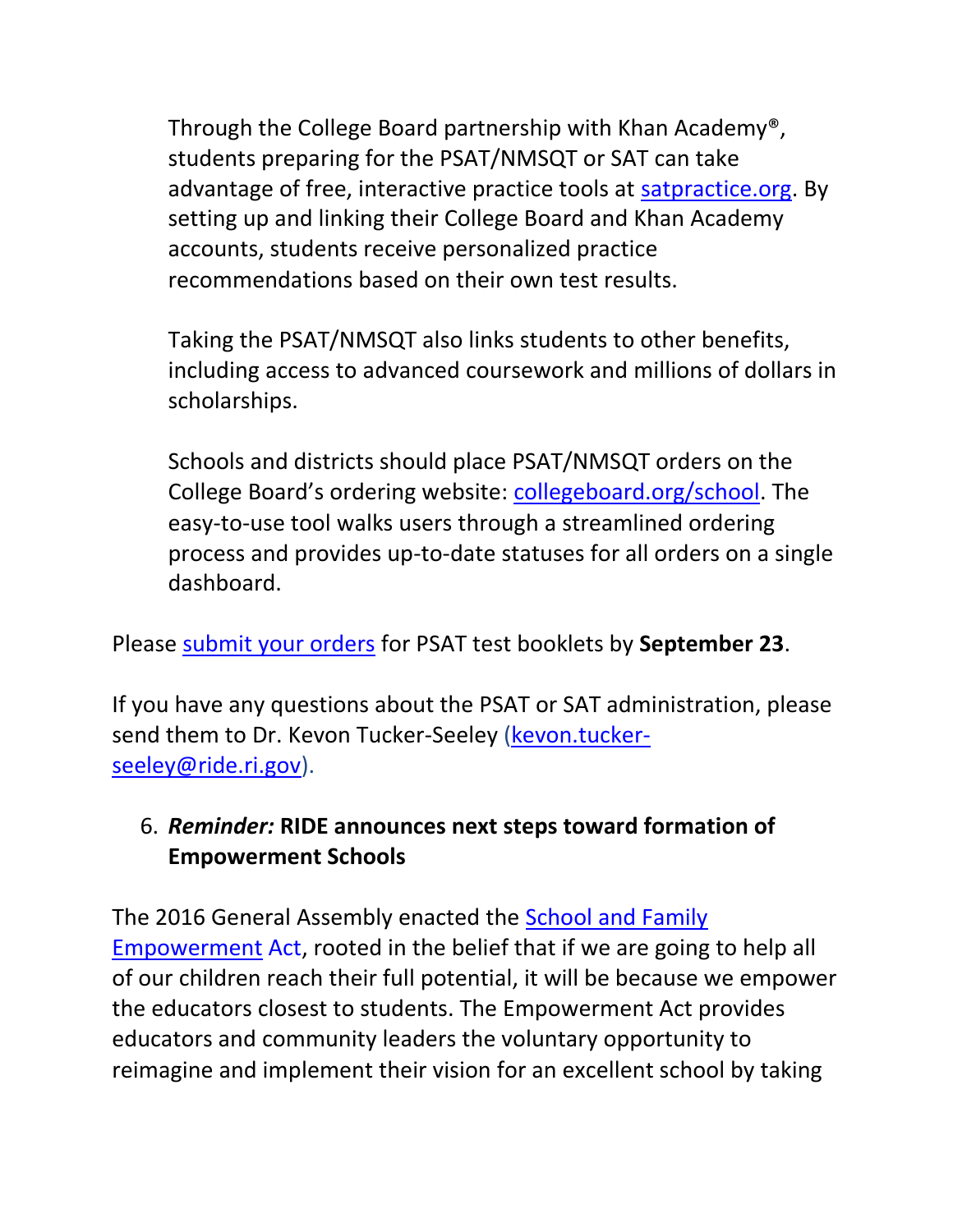advantage of unprecedented levels of school-based autonomy and regulatory flexibility.

Later this fall, RIDE will release detailed information on the process and next steps regarding how districts and educators can volunteer to have their schools become empowerment schools.

Interested in leading an empowerment school? Have a vision for an empowerment school that will provide an excellent, innovative education to Rhode Island students? Please let us know through [this](https://docs.google.com/forms/d/e/1FAIpQLSeemUKAb59dW-E96GwVkaLhFw1K0HbQ_M0owN1F9ycglKSdVw/viewform)  [link.](https://docs.google.com/forms/d/e/1FAIpQLSeemUKAb59dW-E96GwVkaLhFw1K0HbQ_M0owN1F9ycglKSdVw/viewform)

We will follow up with you shortly to learn more about your vision and to share opportunities to participate in communities of practice with like-minded leaders. In addition, later this fall we will release information about opportunities for interested educators to both participate in leadership-development experiences and connect with like-minded innovative educators interested in developing and leading an empowerment school.

### **From RIDE**

### *Professional Development:*

## **7. RIDE to offer PARCC data-analysis workshops for district, school leadership teams**

To help support the use of PARCC data to inform curriculum, instruction, and professional-development decisions, we are offering a PARCC data-analysis workshop designed exclusively for district and school leadership teams. The number of participants at each workshop is limited so as to encourage small-group interaction. Each district and school should try to schedule its leadership team to attend on the same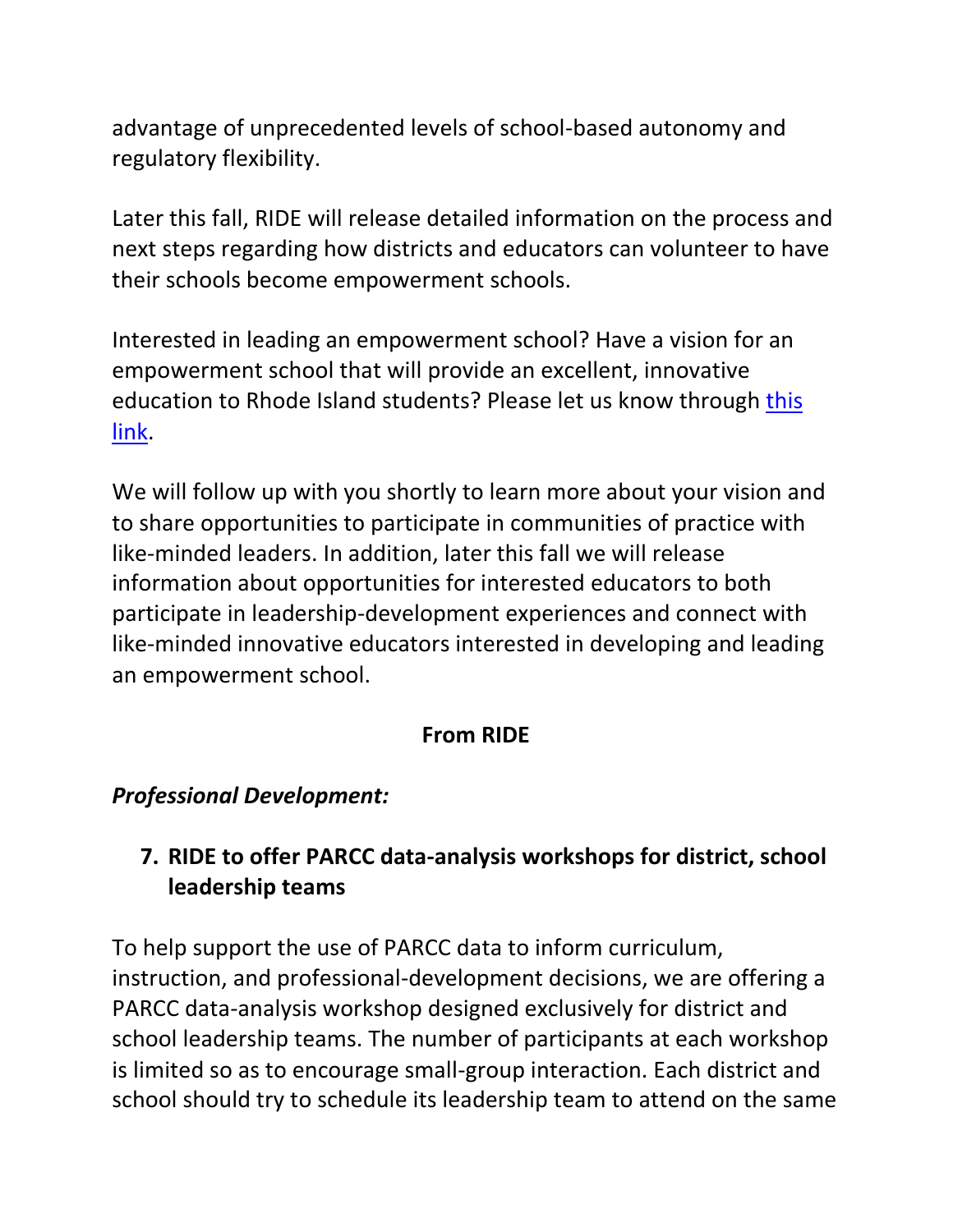day during the same session. All sessions at each location cover the same material.

*All participants should bring a laptop computer.* Analysis will be done using the Instructional Support System. Please check with your data manager to ensure that your Teacher Course Student (TCS) data are uploaded and current. Participants are also asked to bring their summative file with school or district PARCC results so that they can perform additional analyses during the workshop.

The locations, dates, and times for each workshop are:

*CCRI Knight Campus,* Room 1134 (next to cafeteria), 400 East Ave, **Warwick** 

#### **September 21:**

Morning Session: 9 – 11:30 a.m.(doors open at 8:30 a.m.) [Registration link](http://www.eride.ri.gov/workshopreg/ViewWorkshop.aspx?workshopid=1508)

Afternoon Session: 12:30 – 3 p.m. (doors open at noon) [Registration link](http://www.eride.ri.gov/workshopreg/ViewWorkshop.aspx?workshopid=1509)

*Middletown Administration Building,* 26 Oliphant Lane

#### **September 23:**

Morning Session:  $9 - 11:30$  a.m. (doors open at 8:30 a.m.) [Registration link](http://www.eride.ri.gov/workshopreg/ViewWorkshop.aspx?workshopid=1510)

Afternoon Session: 12:30 – 3 p.m. (doors open at noon) [Registration link](http://www.eride.ri.gov/workshopreg/ViewWorkshop.aspx?workshopid=1511)

*Northern Rhode Island Collaborative,* 640 George Washington Highway, Lincoln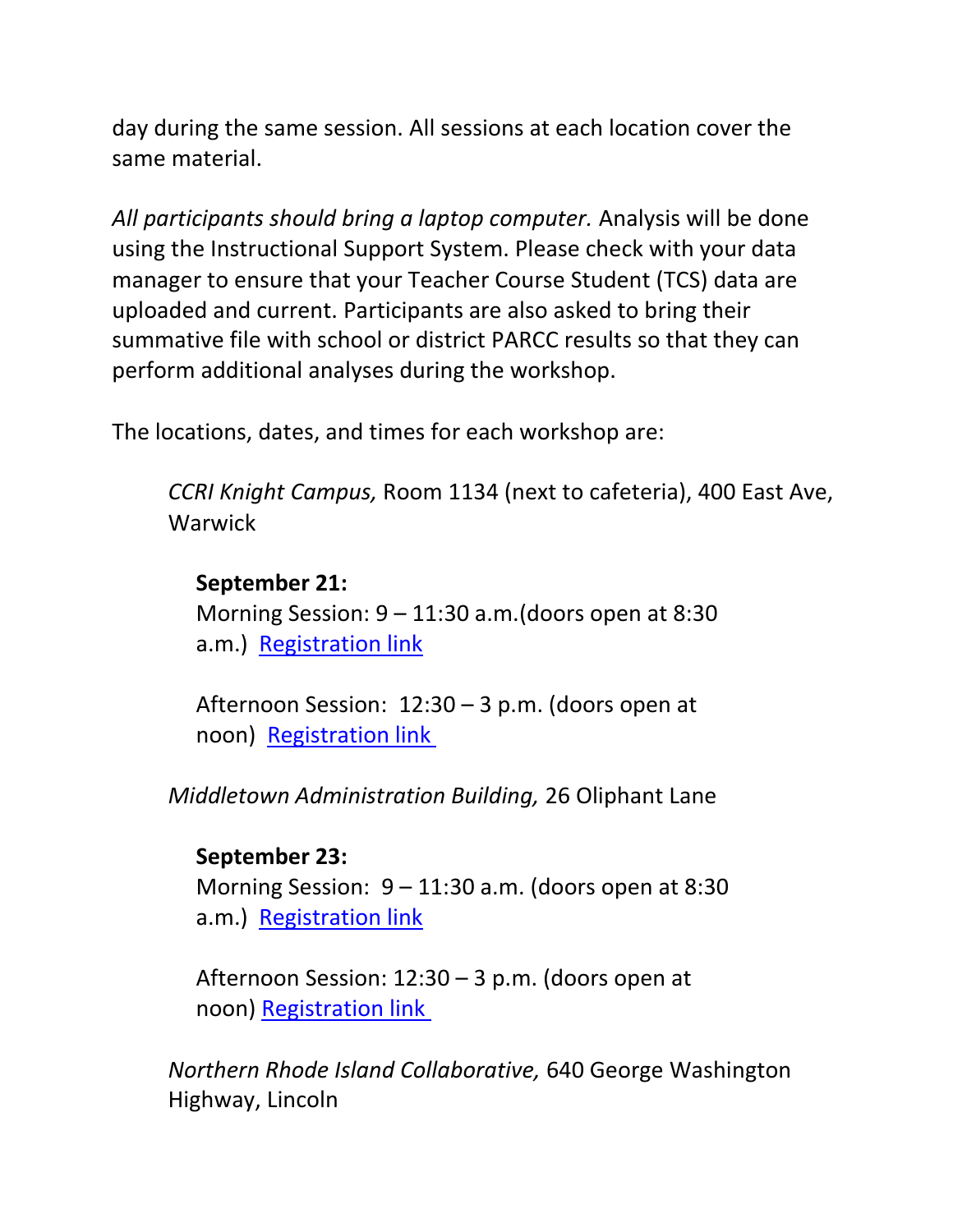### **September 27:**

Morning Session:  $9 - 11:30$  a.m. (doors open at 8:30 a.m.) [Registration link](http://www.eride.ri.gov/workshopreg/ViewWorkshop.aspx?workshopid=1512)

Afternoon Session: 12:30 – 3 p.m. (doors open at noon) [Registration link](http://www.eride.ri.gov/workshopreg/ViewWorkshop.aspx?workshopid=1513)

*North Kingstown Administrative Building,* Suite 120, 100 Romano Vineyard Way

#### **September 29**

Morning Session:  $9 - 11:30$  a.m. (doors open at 8:30 a.m.) [Registration link](http://www.eride.ri.gov/workshopreg/ViewWorkshop.aspx?workshopid=1514)

Afternoon Session: 12:30 – 3 p.m. (doors open at noon) [Registration link](http://www.eride.ri.gov/workshopreg/ViewWorkshop.aspx?workshopid=1515)

If you have questions about these workshops, please send an email to [parcc@ride.ri.gov](mailto:parcc@ride.ri.gov) or call Dr. Kevon Tucker-Seeley, at 222-8494.

### 8. **RIDE to offer PSAT/NMSQT training workshop for LEA and highschool leadership teams, testing coordinators, teachers**

This one-hour workshop will provide information about the PSAT/NMSQT, which will be administered statewide in Rhode Island high schools on October 19. Topics will include everything from ordering exams to administering the test. Additionally, guidelines will also be provided to help schools prepare for the April 5, 2017 SAT School Day. *Note:* There will also be an *optional* second hour of training in which information will be provided about the free resources available to strengthen the knowledge and skills students need to be successful in college and careers. Resources will be shared through the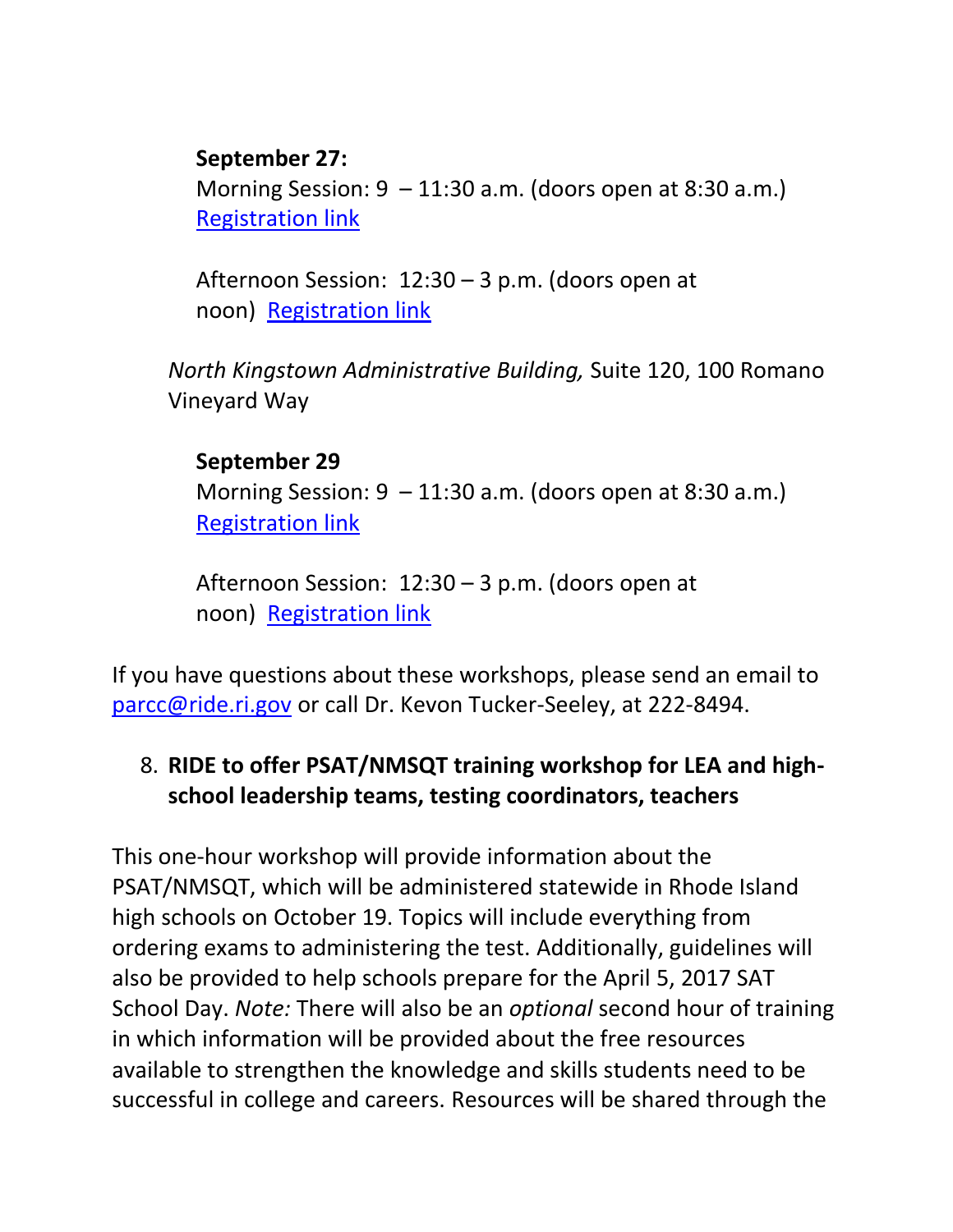lens of helping students develop personalized learning plans to reach their goals.

The locations, dates, and times for each workshop are:

*Northern Rhode Island Collaborative,* 640 George Washington Highway, Lincoln

#### **September 14:**

Morning Session:  $9 - 11$  a.m. (doors open at 8:30 a.m.) [Registration link](http://www.eride.ri.gov/workshopreg/ViewWorkshop.aspx?workshopid=1505)

Afternoon Session:  $1 - 3$  p.m. (doors open at 12:30 p.m.) [Registration link](http://www.eride.ri.gov/workshopreg/ViewWorkshop.aspx?workshopid=1506)

*RIDE,* second floor -Room 233, 80 Washington St./255 Westminster St., Providence

#### **September 15**

9 – 11 a.m. (doors open at 8:30 a.m.) [Registration link](http://www.eride.ri.gov/workshopreg/ViewWorkshop.aspx?workshopid=1507)

If you have questions about these workshops, please send an email to [parcc@ride.ri.gov](mailto:parcc@ride.ri.gov) or call Dr. Kevon Tucker-Seeley, at 222-8494. For more information about PSAT/NMSQT in Rhode Island, go to:

[http://www.ride.ri.gov/InstructionAssessment/Assessment/PSATa](http://www.ride.ri.gov/InstructionAssessment/Assessment/PSATandSAT.aspx) [ndSAT.aspx](http://www.ride.ri.gov/InstructionAssessment/Assessment/PSATandSAT.aspx) .

#### *Innovation:*

<span id="page-13-0"></span>**9. EduvateRI partnership announces September events, including Start-up Weekend September 23 – 25**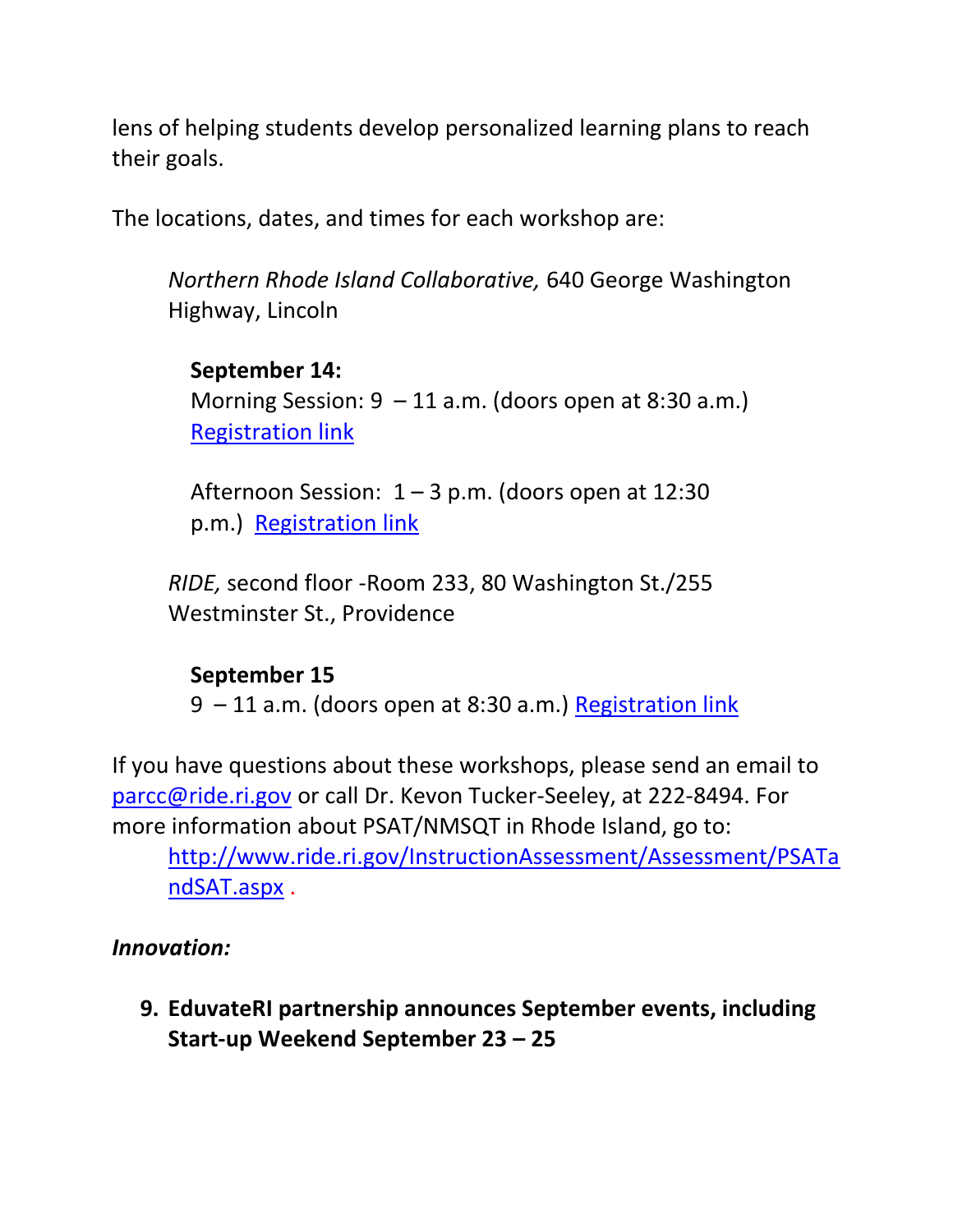Along with our partners in EduvateRI (Commerce RI, the Innovation Office of Rhode Island, and the Highlander Institute), we are pleased to announce that September will be Education Innovation Month in Rhode Island! Check out the [full calendar](https://drive.google.com/file/d/0B9tvHpqi54bbamdvYUR6d282eVdqVFloWVJkbW95UnNoTmc0/view?usp=sharing) and the [Eduvate RI website](http://eduvateri.org/) for more information.

As one of the events during Education Innovation Month, Rhode Island is hosting the first [Providence Startup Weekend EDU](https://drive.google.com/file/d/0B9tvHpqi54bbTmlSUFRMa1VyT0U/view?usp=sharing) (SWEDU) on **September 23-25**. SWEDU is an action-oriented weekend designed to take you from idea to start-up in just 54 hours. At SWEDUs happening across the country, educators, business professionals, and hackers conceptualize and build viable products, services, and school models that solve education's most pressing problems. SWEDU participants pitch their ideas to other attendees, then form teams that will work for 2 days building a prototype and business model to pitch to a panel of judges on Sunday. SWEDU brings educators into the process of solving problems they face first-hand, integrating their perspective into solutions at conception. Everyone is welcome, and no previous entrepreneurial experience is required. Check out [www.providenceswedu.com](http://www.providenceswedu.com/) for more information, and please share the link with your networks!

# <span id="page-14-0"></span>**10. Register today for the 5th annual Innovation Powered by Technology Conference**

The annual R.I. Innovation Powered by Technology conference is less than a month away. There is something for everyone – nearly 100 presentations, including:

- 23 sessions sharing *Tools, Apps, Websites, Tech Platforms* schools and teachers can use right away;
- 18 sessions showcasing *Blended and Digital Learning* implementation strategies;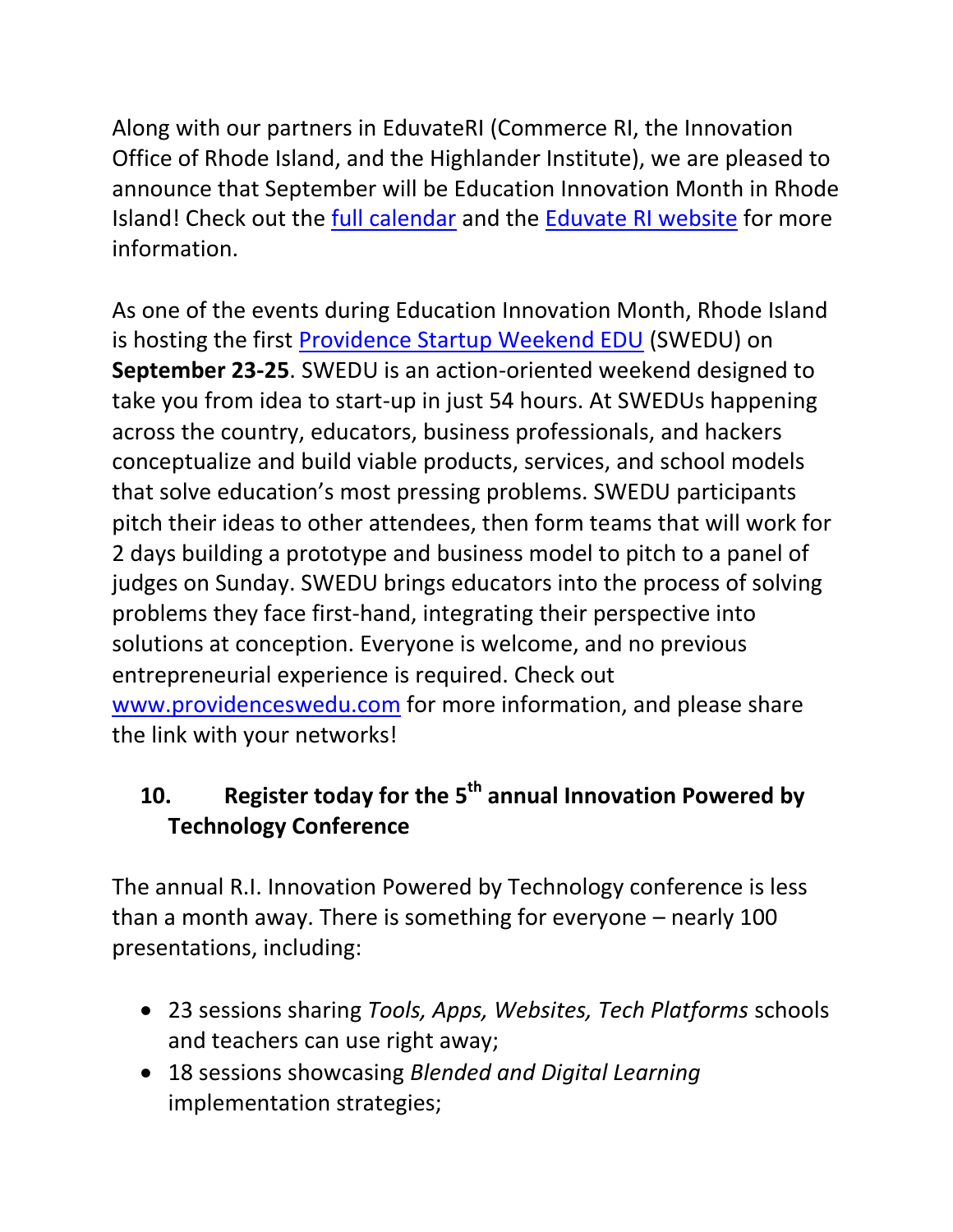- 16 sessions highlighting *Computer Science for RI* programs and implementation;
- 14 sessions diving deep into *Personalized Learning* strategies and materials;
- 12 sessions focusing on *Strategic Systems Design and Culture Shift*;
- 8 sessions giving *Students Agency and Voice*;
- 4 sessions about *School and Course Choice* programs; and
- 4 sessions digging into *Using Data* in the classroom and school.

There is still time to register today, at [http://ride.ri.gov/conference.](http://ride.ri.gov/conference) Please share this link with your colleagues and friends to see which sessions will be most helpful as they begin the new school year.

## *Instruction:*

## <span id="page-15-0"></span>**11.** *Reminder:* **RIDE to hold conference September 20 on effective instructional practices for kindergarten**

On **September 20**, we will hold our first statewide kindergarten conference. The conference is being organized by the Education Development Center (EDC) Center for Early Learning Professionals and will focus on effective instructional practices for the kindergarten classroom. Featured at the conference will be staff from the renowned Boston Public Schools Early Childhood Department, which has received national attention for the innovative kindergarten curriculum it has developed. Jason Sachs, the head of the department, will deliver the keynote on their success in improving classroom quality in both prekindergarten and kindergarten classrooms in the Boston schools. The staff from the Early Childhood Department will then lead breakout sessions on a number of highly effective instructional practices. The conference will include an administrator track as well.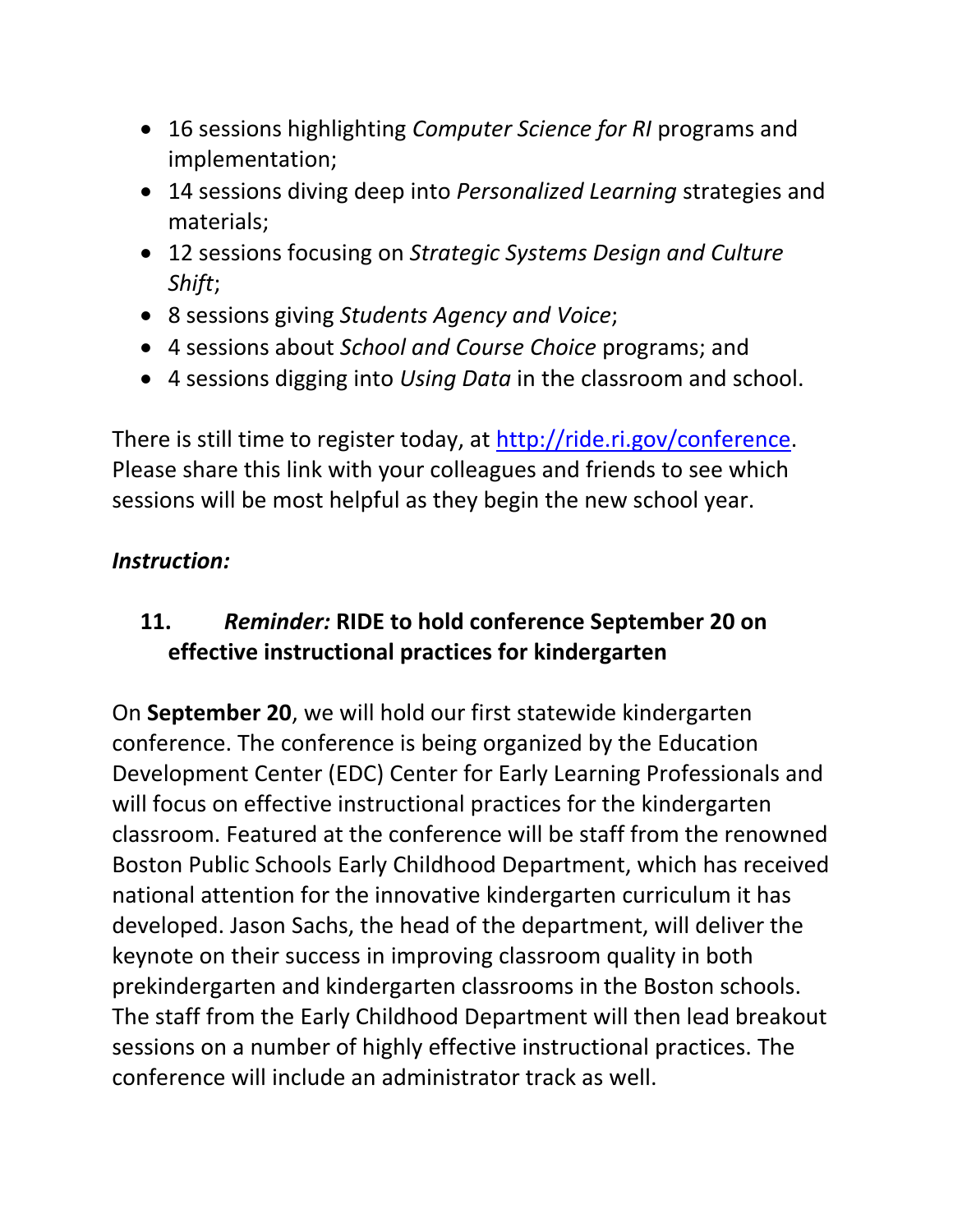Mark your calendars and stay tuned for additional details.

### *School Construction:*

## <span id="page-16-0"></span>*12.* **Statewide facilities-assessment data ready for review; feedback due September 16 –** *Action Item*

Over the last several months, the School Building Authority at RIDE has been conducting a comprehensive facility condition and educational adequacy assessment of LEA facilities across the state. We are pleased to report that the assessment team walk-throughs have been completed, and the compiled data are now ready for your review. At this point all LEAs have the opportunity to collaborate in the process to help ensure useful and accurate data.

Please review and provide feedback using the following steps:

- 1. Follow [the link to the RIDEmap website](https://ridemap.ride.ri.gov/) and log in for access to your LEA facilities data. If you have an issue logging, in please contact Mario Goncalves, at [mario.goncalves@ride.ri.gov](mailto:mario.goncalves@ride.ri.gov) or 222- 8968.
- 2. Once in RIDEmap, go to the District Exchange district folder and select "Facility Conditions Data." Inside that folder, please review the PDF file named "LEA\_Condition Data Review" for items that are identified for repair or replacement in your facilities.
- 3. Provide feedback and comments via the [web survey linked here](https://www.surveymonkey.com/r/RIDE_LEAs) by **September 16**.

Because we understand that your staff members are busy preparing for the start of the school year, the survey is a brief online questionnaire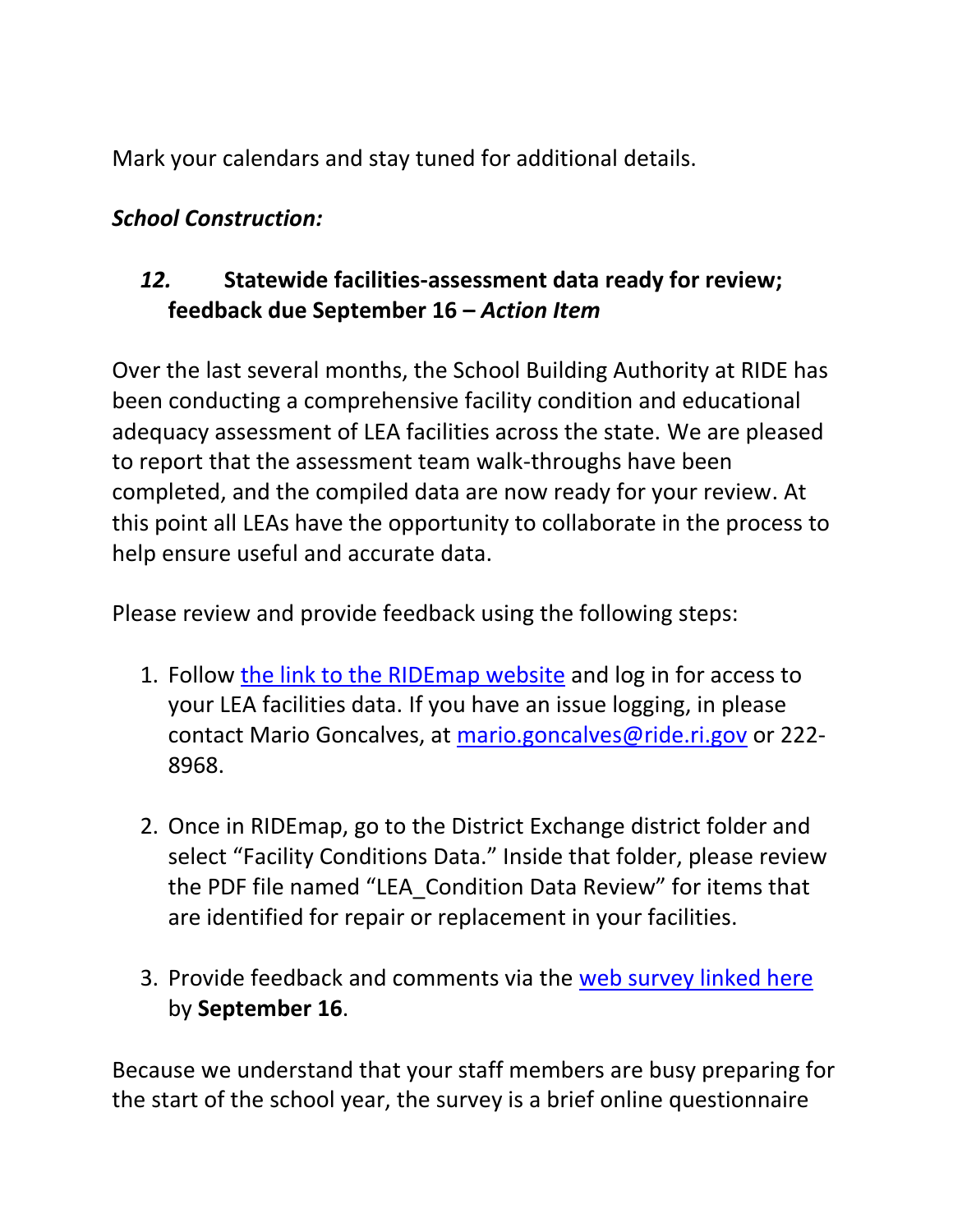(four questions) designed to allow you to provide as much feedback as you deem necessary. If you have any further questions or comments, please feel free to reach Dr. Joseph da Silva, at 222-4294 or [joseph.dasilva@ride.ri.gov.](mailto:joseph.dasilva@ride.ri.gov) Thank you for all of the cooperation you and your staff have provided during this assessment process.

## *Educators:*

# <span id="page-17-0"></span>**13. Educators with certificates expiring Wednesday (August 31) should submit paperwork by close of business Wednesday**

Educators who hold certificates expiring **Wednesday** (August 31) should be sure their application is received in the Certification Office by the close of business Wednesday. Individual reminders were sent in February and June. LEAs may also view the expiring-certificates report in the district portal of eCert to monitor the status of educators in your LEA. We are currently reviewing renewal requests that arrived in the office on August 9. Educators who miss the August 31 deadline will be able to reinstate their certificates by paying the appropriate fees, but without needing to complete additional requirements, through **September 14**. After that date, educators must meet any additional requirements noted at the time of review to meet current regulations to reinstate an expired certificate.

# *Public Hearings:*

# <span id="page-17-1"></span>**14.** *Reminder:* **RIDE accepting comment through September 15 on Secondary School Regulations; 3 hearings on calendar**

The current draft of Secondary School Regulations, which the Council on Elementary and Secondary Education gave preliminary approval to on May 17, are now undergoing the formal process for recording public comment. Public comment will be open through **September 15**. All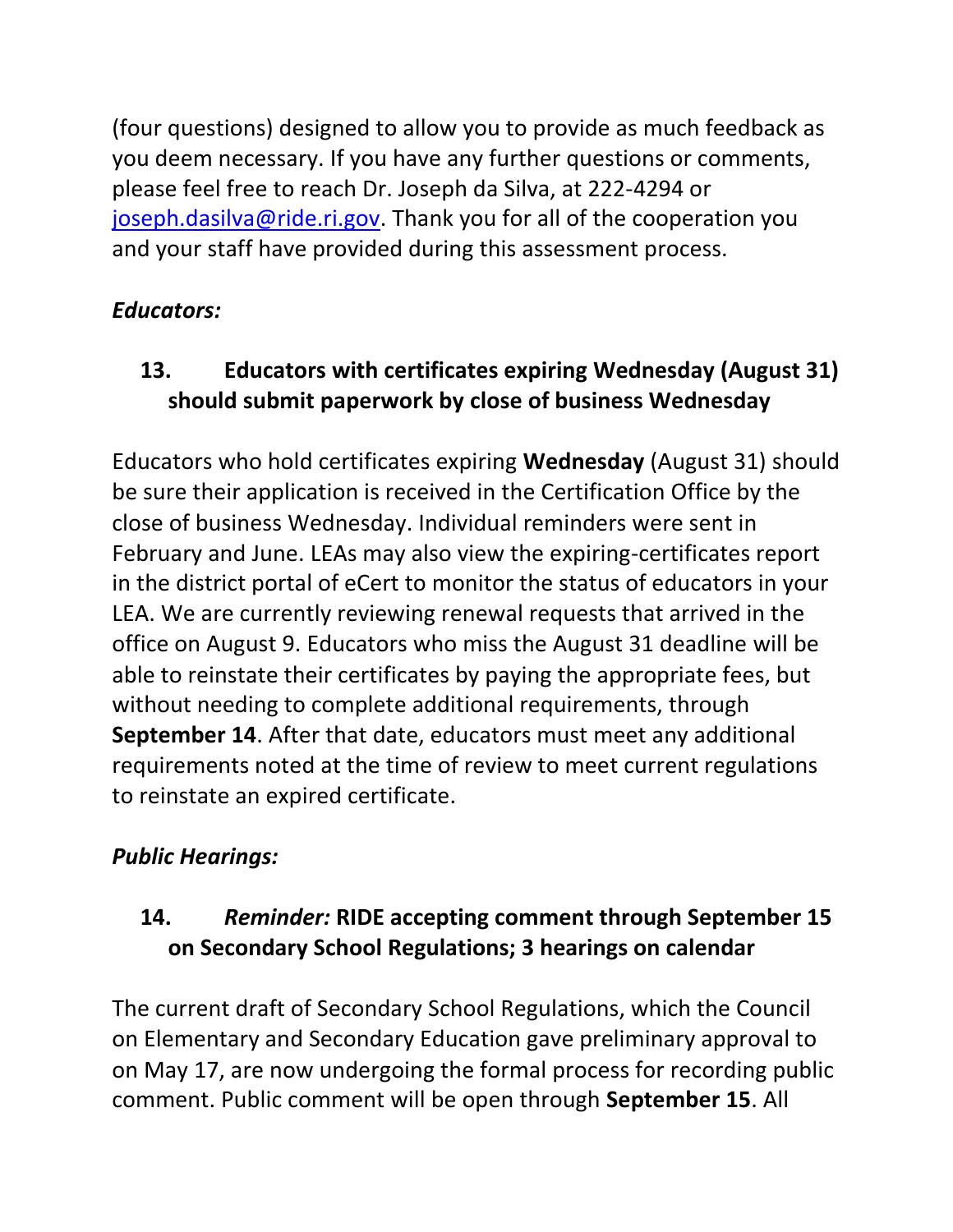interested parties are invited to participate in the public hearings and submit written comments concerning the proposed regulations from through September 15.

You can find draft Secondary School Regulations and other supporting documents can be found at:

[http://sos.ri.gov/documents/archives/regdocs/holding/DESE/Boar](http://sos.ri.gov/documents/archives/regdocs/holding/DESE/Board%20of%20Education%20Secondary%20Regulations%20-%20Public%20Notice.pdf) [d%20of%20Education%20Secondary%20Regulations%20-](http://sos.ri.gov/documents/archives/regdocs/holding/DESE/Board%20of%20Education%20Secondary%20Regulations%20-%20Public%20Notice.pdf) [%20Public%20Notice.pdf](http://sos.ri.gov/documents/archives/regdocs/holding/DESE/Board%20of%20Education%20Secondary%20Regulations%20-%20Public%20Notice.pdf)

We have schedule public hearings on the proposed regulations:

- **Monday** (August 29), at 5:30 p.m., at the Newport Public Library, Program Room, Lower Level, 300 Spring Street
- Tuesday, September 6, at 5:30 p.m., at the Warwick Public Library, Room 101, Large Meeting Room, 600 Sandy Lane
- Monday, September 12, at 5:30 p.m., at the University of Rhode Island, Providence Campus, Room 501;, 80 Washington Street/255 Westminster Street

The hearing locations are accessible to those with disabilities, and interpreter services for those with hearing impairment will be provided if requested 48 hours before the hearing. Requests for this service can be made in writing or by calling Sonya Barbosa, at 222- 8463 or RI Relay (800) 745-5555.

Written comments may be submitted to Sonya Barbosa, at the R.I. Department of Education, 255 Westminster Street, Providence, R.I. 02903 or at [Secondary@ride.ri.gov](mailto:Secondary@ride.ri.gov) or by fax, to 222-6178.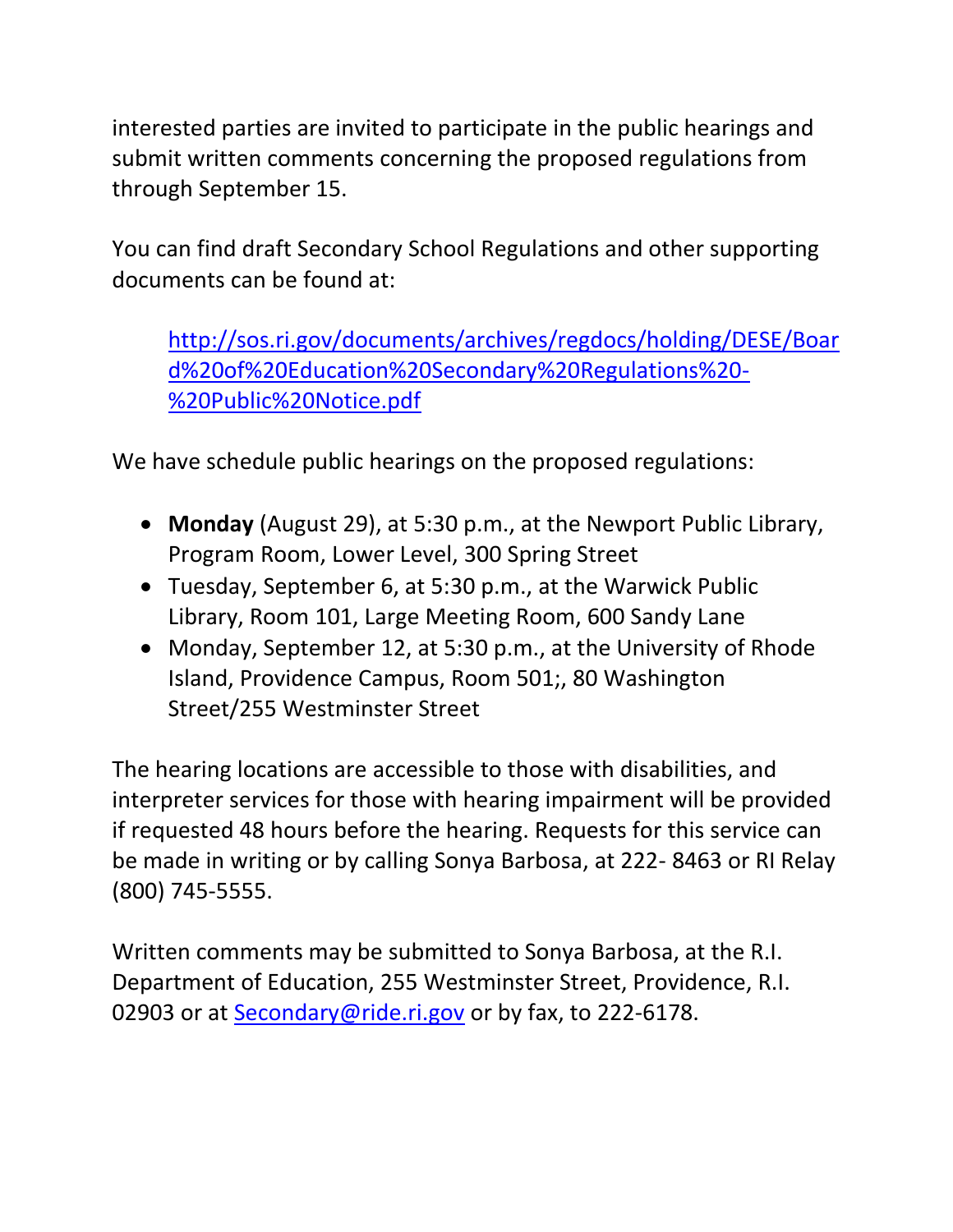## **15.** *Reminder:* **Council seeks public comment on proposed regulations on educator certification; hearing scheduled for September 22**

The Council on Elementary and Secondary Education is seeking public comment on [amended regulations](http://ride.ri.gov/Portals/0/Uploads/Documents/CESE/Certification_Regulations_Proposed_Amendments_2016.pdf) intended to provide more flexibility to school districts as well as to eliminate barriers when school districts are seeking qualified teachers for school-district positions. On June 28, the Council on Elementary and Secondary Education approved for public comment for the proposed draft revisions to the Board of Education Regulations governing the certification for educators in Rhode Island.

The proposed changes would:

- eliminate the Substitute Permit and the accompanying yearly fee, which would make the process more feasible for those interested in working in districts as substitute teachers. The revenue lost would be at the expense of the General Fund, not RIDE;
- eliminate the Athletic Coach Permit, which would not lower the standards for coaches being hired by school districts. The Interscholastic League requires that coaches hold valid CPR and First Aid certification and that they complete the Foundations of Coaching and concussion courses. RIDE would require the same process for Athletic Coach Permit eligibility. This change would move the responsibility to the district, ensuring that Athletic Coaches meet the eligibility requirements set by the Interscholastic League, and this change would remove the redundancy of coaches' having to repeat these assurances to RIDE, the Interscholastic League, and the school district; and
- change the Career and Technical Certification, which would move the current one-year preliminary certificate to a six-year preliminary certificate. This change would allow the Career-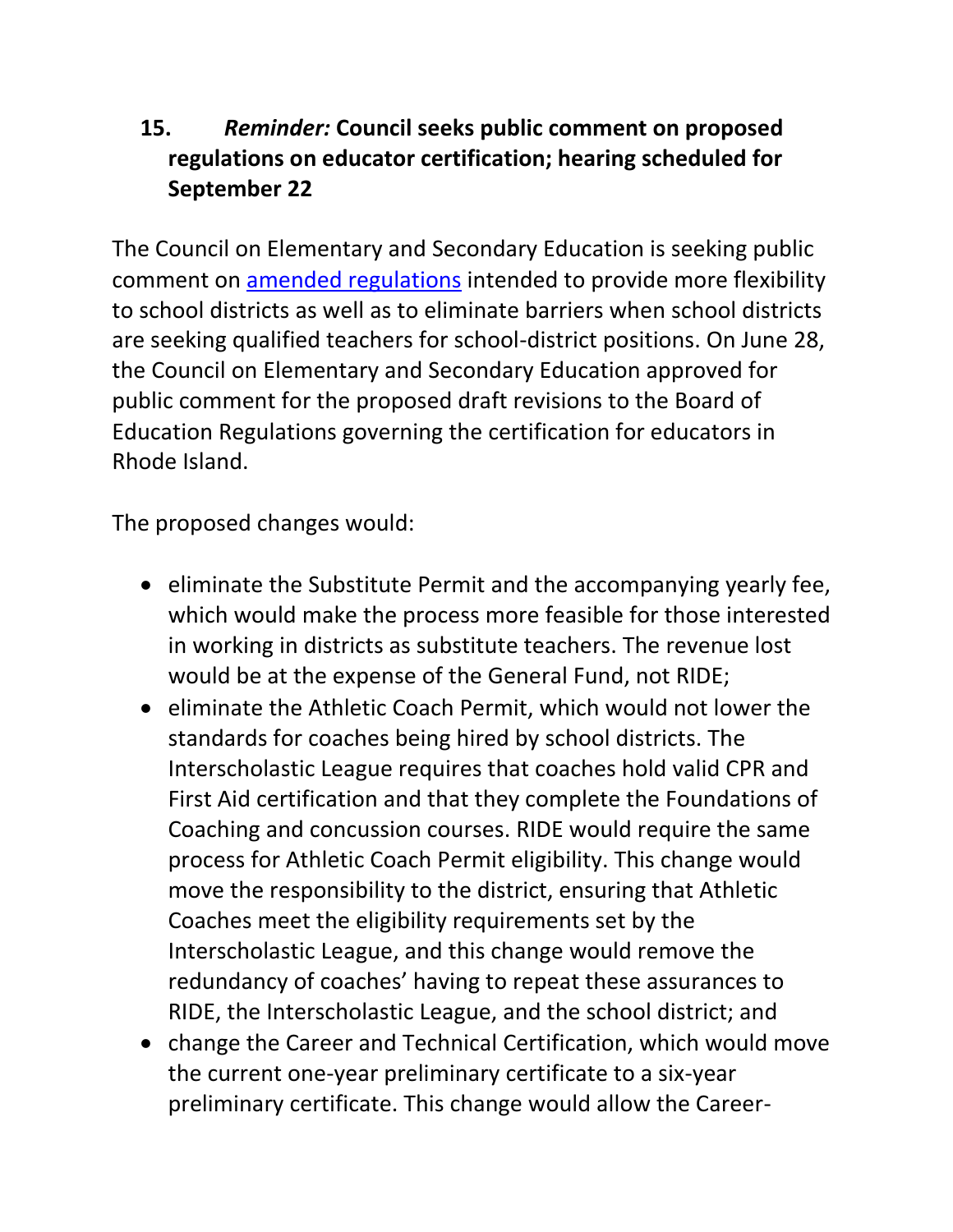Technical Education (CTE) experts and CTE professionals to transition into the field of teaching and work toward full certification over a six-year period of time, without coming to RIDE on a yearly basis. This requirement has been a barrier for many who are moving from their technical fields in to the field of education.

The proposed draft regulations are available for public inspection in person at the RIDE, 255 Westminster Street, Providence, you can request a copy by contacting at [Angela.Teixeira@ride.ri.gov](mailto:Angela.Teixeira@ride.ri.gov) or 222- 8435.

A public hearing on the proposed draft regulations will take place on Thursday, **September 22**, at 5:30 p.m., at the Shepard Building (Room 501), 80 Washington St./255 Westminster St., Providence.

## <span id="page-20-0"></span>*Data Collections:*

## **16.** *Reminder:* **Enrollment Census is now open**

The **enrollment census** is now open. Please remember that you will need to update and sign off on your grade configuration before you will be able to upload your enrollment file.

If you have any questions about the enrollment census, please submit a help-desk ticket, at [https://support.ride.ri.gov.](https://support.ride.ri.gov/)

## **17.** *Reminder:* **LEAs asked to keep School Profile data up to date**

The School Profile module within eRIDE is used to collect detailed information on districts and schools. It is important that this information is kept up to date throughout the year, as the Assessment,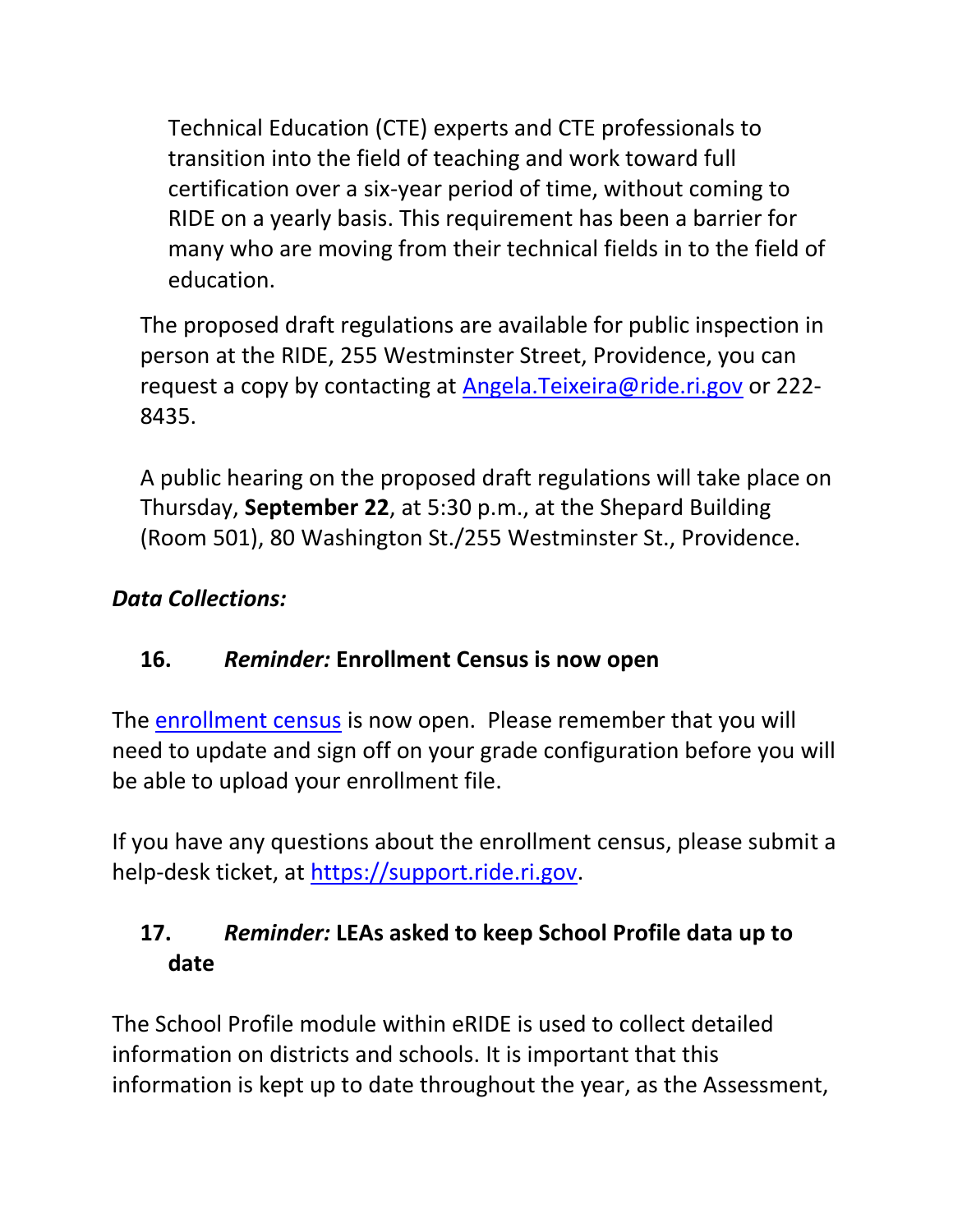Communications, the Master Directory and other systems rely on these data.

If you have any questions about the school profile or master directory, please submit a help-desk ticket, at [https://support.ride.ri.gov.](https://support.ride.ri.gov/)

## **18.** *Reminder:* **PARCC results are now available in the Instructional Support System**

The results of the 2015-16 PARCC assessments have been loaded into the Instructional Support System. The Instructional Support System is accessible through RIDEmap, and the PARCC results will be located on the district and school main dashboard.

The student results are accessible for the 2016-17 rosters. For teachers and administrators to view the PARCC results, district TeacherCourse-Student (TCS) data need to be loaded.

If you have any questions about the Instructional Support System or PARCC data, please submit a help-desk ticket, at [https://support.ride.ri.gov.](https://support.ride.ri.gov/)

# **19.** *Reminder:* **Enrollment Census updated to account for students attending state-funded pre-kindergarten**

We have added an additional enrollment type to the enrollment census: You should use the "E" value for students in a state-funded preschool classroom. You should use this code only for those students enrolled in a state-funded pre-kindergarten classroom that was funded by a Preschool Expansion grant.

If you have any questions about this new enrollment type, please submit a help-desk ticket, at [https://support.ride.ri.gov.](https://support.ride.ri.gov/)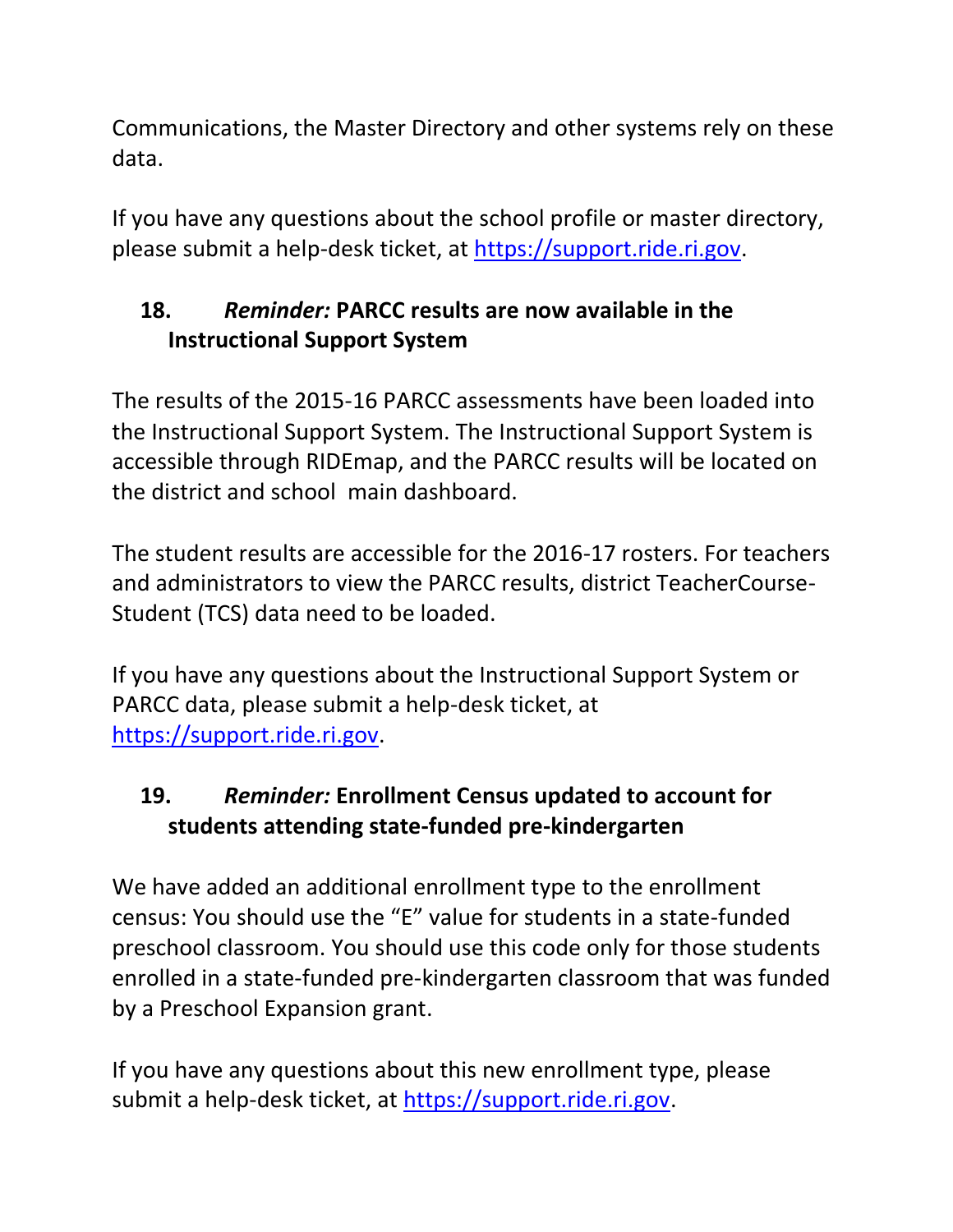### 20. *Reminder:* **Several data collections open next month**

The following are upcoming data-collection deadlines:

- **Thursday** (September 1): [Monthly Reimbursement for Nutrition](https://www.eride.ri.gov/eRide40/DataDictionary/ViewDetails.aspx?ID=348)  [Programs -](https://www.eride.ri.gov/eRide40/DataDictionary/ViewDetails.aspx?ID=348) Opens
- **Thursday** (September 1): [Summer Exits via Enrollment Census](https://www.eride.ri.gov/eRide40/DataDictionary/ViewDetails.aspx?ID=351) **[Opens](https://www.eride.ri.gov/eRide40/DataDictionary/ViewDetails.aspx?ID=351)**
- **Thursday** (September 1): [Graduates, Retentions, and Dropout](https://www.eride.ri.gov/eRide40/DataDictionary/ViewDetails.aspx?ID=355)  [Reporting via Enrollment Census -](https://www.eride.ri.gov/eRide40/DataDictionary/ViewDetails.aspx?ID=355) Opens

Information about upcoming data collections can be found on the [data](https://www.eride.ri.gov/eRide40/DataDictionary/Calendar.aspx)  [collection calendar.](https://www.eride.ri.gov/eRide40/DataDictionary/Calendar.aspx) Weekly collection [webinars](https://attendee.gotowebinar.com/register/1244693710129866241) provide details regarding upcoming collections, along with a question-and-answer feature.

# **From the U.S. Department of Education (USED)**

# <span id="page-22-0"></span>**21. Educational materials available for Constitution/Citizenship Day**

**September 17** is [Constitution Day/Citizenship Day,](http://links.govdelivery.com/track?type=click&enid=ZWFzPTEmbWFpbGluZ2lkPTIwMTYwODI2LjYzMDE4MTQxJm1lc3NhZ2VpZD1NREItUFJELUJVTC0yMDE2MDgyNi42MzAxODE0MSZkYXRhYmFzZWlkPTEwMDEmc2VyaWFsPTE3NzU0NjE3JmVtYWlsaWQ9ZWxsaW90LmtyaWVnZXJAcmlkZS5yaS5nb3YmdXNlcmlkPWVsbGlvdC5rcmllZ2VyQHJpZGUucmkuZ292JmZsPSZleHRyYT1NdWx0aXZhcmlhdGVJZD0mJiY=&&&131&&&http://www2.ed.gov/policy/fund/guid/constitutionday.html?utm_content=&utm_medium=email&utm_name=&utm_source=govdelivery&utm_term=) commemorating the September 17, 1787, signing of the U.S. Constitution. In recognition, Congress has mandated that every educational institution receiving federal funding hold an educational program about this seminal document. To assist students and educators in their studies, the [National Archives and Records Administration](http://links.govdelivery.com/track?type=click&enid=ZWFzPTEmbWFpbGluZ2lkPTIwMTYwODI2LjYzMDE4MTQxJm1lc3NhZ2VpZD1NREItUFJELUJVTC0yMDE2MDgyNi42MzAxODE0MSZkYXRhYmFzZWlkPTEwMDEmc2VyaWFsPTE3NzU0NjE3JmVtYWlsaWQ9ZWxsaW90LmtyaWVnZXJAcmlkZS5yaS5nb3YmdXNlcmlkPWVsbGlvdC5rcmllZ2VyQHJpZGUucmkuZ292JmZsPSZleHRyYT1NdWx0aXZhcmlhdGVJZD0mJiY=&&&132&&&http://www.archives.gov/education/lessons/constitution-day/?utm_content=&utm_medium=email&utm_name=&utm_source=govdelivery&utm_term=) offers key resources, such as "[The Constitution at Work](http://links.govdelivery.com/track?type=click&enid=ZWFzPTEmbWFpbGluZ2lkPTIwMTYwODI2LjYzMDE4MTQxJm1lc3NhZ2VpZD1NREItUFJELUJVTC0yMDE2MDgyNi42MzAxODE0MSZkYXRhYmFzZWlkPTEwMDEmc2VyaWFsPTE3NzU0NjE3JmVtYWlsaWQ9ZWxsaW90LmtyaWVnZXJAcmlkZS5yaS5nb3YmdXNlcmlkPWVsbGlvdC5rcmllZ2VyQHJpZGUucmkuZ292JmZsPSZleHRyYT1NdWx0aXZhcmlhdGVJZD0mJiY=&&&133&&&https://www.docsteach.org/activities/student/the-constitution-at-work?utm_content=&utm_medium=email&utm_name=&utm_source=govdelivery&utm_term=)," a match game connecting primary resources to constitutional articles, and "[Exploring the U.S.](http://links.govdelivery.com/track?type=click&enid=ZWFzPTEmbWFpbGluZ2lkPTIwMTYwODI2LjYzMDE4MTQxJm1lc3NhZ2VpZD1NREItUFJELUJVTC0yMDE2MDgyNi42MzAxODE0MSZkYXRhYmFzZWlkPTEwMDEmc2VyaWFsPTE3NzU0NjE3JmVtYWlsaWQ9ZWxsaW90LmtyaWVnZXJAcmlkZS5yaS5nb3YmdXNlcmlkPWVsbGlvdC5rcmllZ2VyQHJpZGUucmkuZ292JmZsPSZleHRyYT1NdWx0aXZhcmlhdGVJZD0mJiY=&&&134&&&http://www.archives.gov/publications/ebooks/exploring-constitution.html?utm_content=&utm_medium=email&utm_name=&utm_source=govdelivery&utm_term=)  [Constitution](http://links.govdelivery.com/track?type=click&enid=ZWFzPTEmbWFpbGluZ2lkPTIwMTYwODI2LjYzMDE4MTQxJm1lc3NhZ2VpZD1NREItUFJELUJVTC0yMDE2MDgyNi42MzAxODE0MSZkYXRhYmFzZWlkPTEwMDEmc2VyaWFsPTE3NzU0NjE3JmVtYWlsaWQ9ZWxsaW90LmtyaWVnZXJAcmlkZS5yaS5nb3YmdXNlcmlkPWVsbGlvdC5rcmllZ2VyQHJpZGUucmkuZ292JmZsPSZleHRyYT1NdWx0aXZhcmlhdGVJZD0mJiY=&&&134&&&http://www.archives.gov/publications/ebooks/exploring-constitution.html?utm_content=&utm_medium=email&utm_name=&utm_source=govdelivery&utm_term=)," an eBook that explores the roots of the three branches of government. Likewise, free online resources are available from the [Library of Congress,](http://links.govdelivery.com/track?type=click&enid=ZWFzPTEmbWFpbGluZ2lkPTIwMTYwODI2LjYzMDE4MTQxJm1lc3NhZ2VpZD1NREItUFJELUJVTC0yMDE2MDgyNi42MzAxODE0MSZkYXRhYmFzZWlkPTEwMDEmc2VyaWFsPTE3NzU0NjE3JmVtYWlsaWQ9ZWxsaW90LmtyaWVnZXJAcmlkZS5yaS5nb3YmdXNlcmlkPWVsbGlvdC5rcmllZ2VyQHJpZGUucmkuZ292JmZsPSZleHRyYT1NdWx0aXZhcmlhdGVJZD0mJiY=&&&135&&&http://www.loc.gov/law/help/commemorative-observations/constitution-day.php?utm_content=&utm_medium=email&utm_name=&utm_source=govdelivery&utm_term=) the [National Endowment for the Humanities,](http://links.govdelivery.com/track?type=click&enid=ZWFzPTEmbWFpbGluZ2lkPTIwMTYwODI2LjYzMDE4MTQxJm1lc3NhZ2VpZD1NREItUFJELUJVTC0yMDE2MDgyNi42MzAxODE0MSZkYXRhYmFzZWlkPTEwMDEmc2VyaWFsPTE3NzU0NjE3JmVtYWlsaWQ9ZWxsaW90LmtyaWVnZXJAcmlkZS5yaS5nb3YmdXNlcmlkPWVsbGlvdC5rcmllZ2VyQHJpZGUucmkuZ292JmZsPSZleHRyYT1NdWx0aXZhcmlhdGVJZD0mJiY=&&&136&&&http://edsitement.neh.gov/constitution-day?utm_content=&utm_medium=email&utm_name=&utm_source=govdelivery&utm_term=)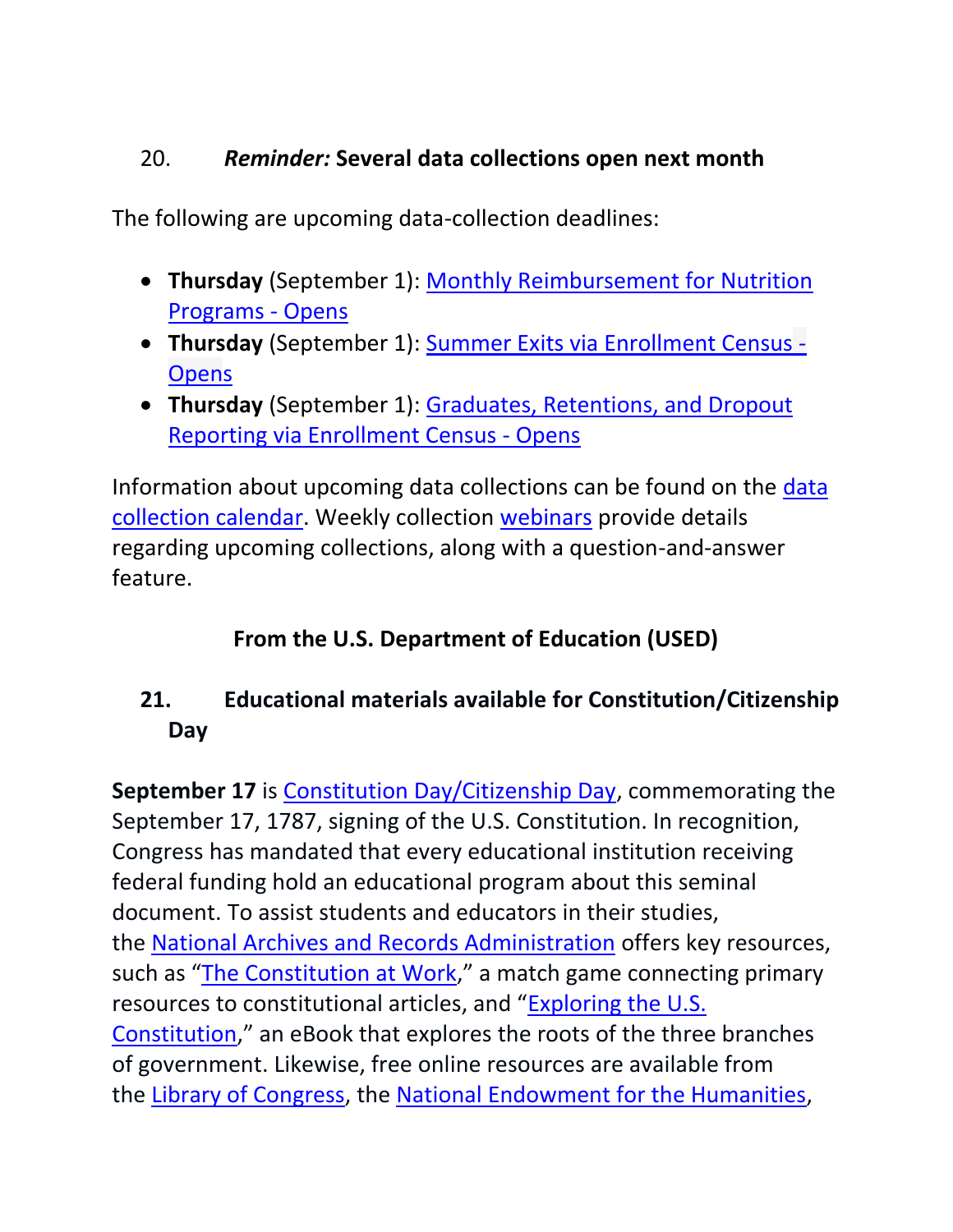and the [U.S. Senate.](http://links.govdelivery.com/track?type=click&enid=ZWFzPTEmbWFpbGluZ2lkPTIwMTYwODI2LjYzMDE4MTQxJm1lc3NhZ2VpZD1NREItUFJELUJVTC0yMDE2MDgyNi42MzAxODE0MSZkYXRhYmFzZWlkPTEwMDEmc2VyaWFsPTE3NzU0NjE3JmVtYWlsaWQ9ZWxsaW90LmtyaWVnZXJAcmlkZS5yaS5nb3YmdXNlcmlkPWVsbGlvdC5rcmllZ2VyQHJpZGUucmkuZ292JmZsPSZleHRyYT1NdWx0aXZhcmlhdGVJZD0mJiY=&&&137&&&http://www.senate.gov/artandhistory/history/common/generic/ConstitutionDay.htm?utm_content=&utm_medium=email&utm_name=&utm_source=govdelivery&utm_term=) This year is also the 225th anniversary of the passage of the [Bill of Rights](http://links.govdelivery.com/track?type=click&enid=ZWFzPTEmbWFpbGluZ2lkPTIwMTYwODI2LjYzMDE4MTQxJm1lc3NhZ2VpZD1NREItUFJELUJVTC0yMDE2MDgyNi42MzAxODE0MSZkYXRhYmFzZWlkPTEwMDEmc2VyaWFsPTE3NzU0NjE3JmVtYWlsaWQ9ZWxsaW90LmtyaWVnZXJAcmlkZS5yaS5nb3YmdXNlcmlkPWVsbGlvdC5rcmllZ2VyQHJpZGUucmkuZ292JmZsPSZleHRyYT1NdWx0aXZhcmlhdGVJZD0mJiY=&&&138&&&http://www.archives.gov/exhibits/charters/bill_of_rights.html?utm_content=&utm_medium=email&utm_name=&utm_source=govdelivery&utm_term=) – the first 10 amendments to the Constitution.

# <span id="page-23-0"></span>**22. Federal park passes available to 4th graders on September 1**

On **September 1**, under the President's [Every Kid in a Park initiative,](http://links.govdelivery.com/track?type=click&enid=ZWFzPTEmbWFpbGluZ2lkPTIwMTYwODI2LjYzMDE4MTQxJm1lc3NhZ2VpZD1NREItUFJELUJVTC0yMDE2MDgyNi42MzAxODE0MSZkYXRhYmFzZWlkPTEwMDEmc2VyaWFsPTE3NzU0NjE3JmVtYWlsaWQ9ZWxsaW90LmtyaWVnZXJAcmlkZS5yaS5nb3YmdXNlcmlkPWVsbGlvdC5rcmllZ2VyQHJpZGUucmkuZ292JmZsPSZleHRyYT1NdWx0aXZhcmlhdGVJZD0mJiY=&&&149&&&https://www.whitehouse.gov/the-press-office/2015/02/19/fact-sheet-launching-every-kid-park-initiative-and-designating-new-natio?utm_content=&utm_medium=email&utm_name=&utm_source=govdelivery&utm_term=) fourth-grade students nationwide may visit a [website](http://links.govdelivery.com/track?type=click&enid=ZWFzPTEmbWFpbGluZ2lkPTIwMTYwODI2LjYzMDE4MTQxJm1lc3NhZ2VpZD1NREItUFJELUJVTC0yMDE2MDgyNi42MzAxODE0MSZkYXRhYmFzZWlkPTEwMDEmc2VyaWFsPTE3NzU0NjE3JmVtYWlsaWQ9ZWxsaW90LmtyaWVnZXJAcmlkZS5yaS5nb3YmdXNlcmlkPWVsbGlvdC5rcmllZ2VyQHJpZGUucmkuZ292JmZsPSZleHRyYT1NdWx0aXZhcmlhdGVJZD0mJiY=&&&150&&&https://www.everykidinapark.gov/?utm_content=&utm_medium=email&utm_name=&utm_source=govdelivery&utm_term=) to obtain a pass for free access to all federal lands and waters. The pass is valid for the 2016-17 school year and grants entry for the student and three accompanying adults – or an entire car for drive-in parks – at more than 2,000 national parks, forests, wildlife refuges, and marine sanctuaries. The website also offers educators and parents activities, trip-planning books, safety and packing tips, and other helpful information.

# <span id="page-23-1"></span>**23. USED provides resources for students on college selection, FAFSA aid forms**

The USED has developed and posted a [College Scorecard](https://collegescorecard.ed.gov/) that students can use as a resource in selecting colleges and for information on paying for college. The USED has also posted information reminding high-school students that they can fill out their [FAFSA](https://studentaid.ed.gov/sa/about/announcements/fafsa-changes?utm_content=sf47229609&utm_source=twitter&utm_medium=spredfast&utm_campaign=Federal&sf47229609=1) college-aid forms 3 months earlier this year: **October 1**.

# **From other organizations**

# <span id="page-23-2"></span>**24. Center for Leadership and Educational Equity seeking members for critical-feedback group**

Register for [Center for Leadership and Educational Equity](http://clee-ri.org/) 2016-17 Critical Feedback Group, which brings together diverse educators from across the state in a collaborative pursuit of educational equity. We